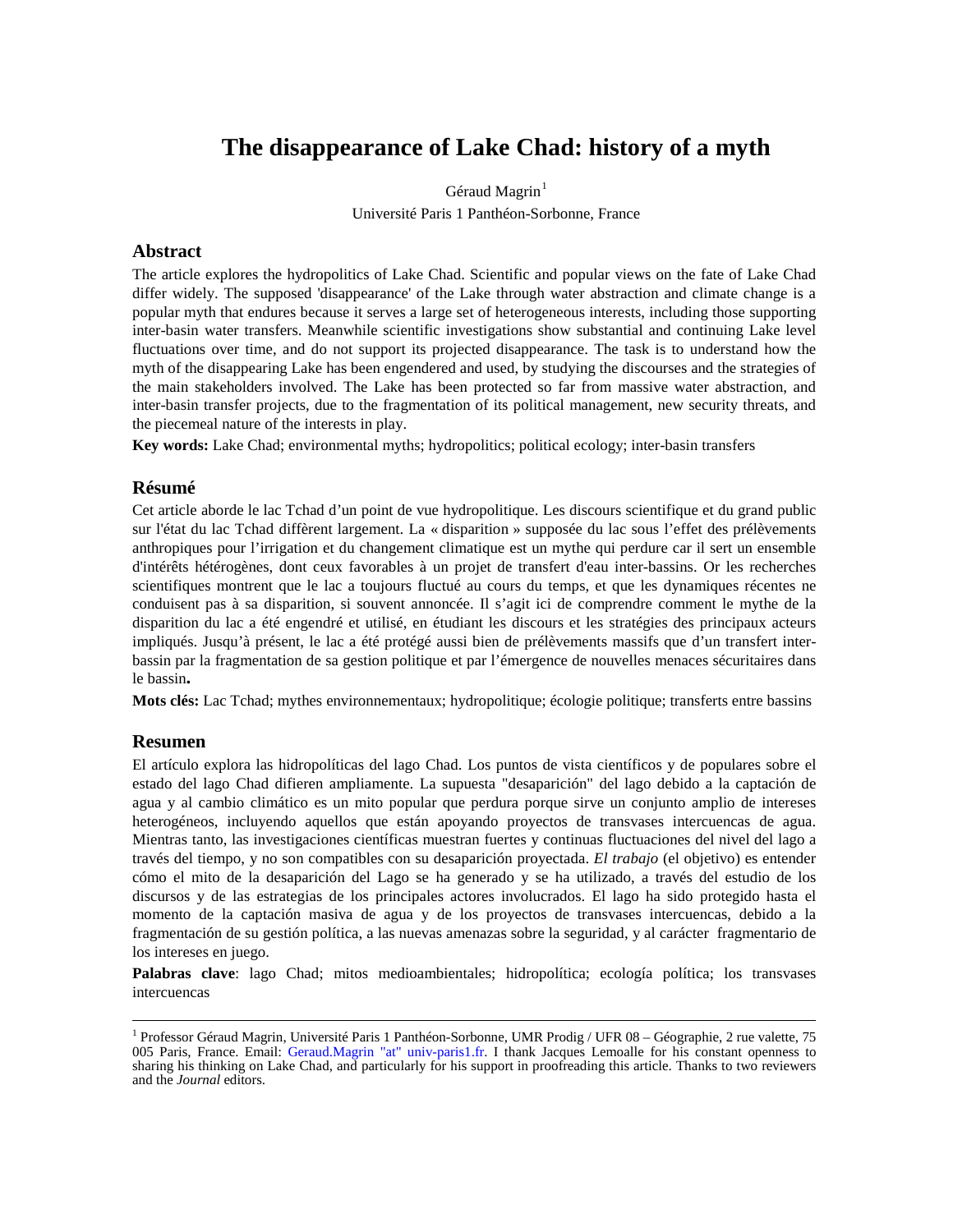# **1. Introduction**

During the COP 21 Global Change summit held in Paris in December 2015, Lake Chad was on the agenda three times. During a mini African Summit held on the first of December with French President François Hollande and twelve African Heads of State, Lake Chad was discussed in relation to renewable energy, the future of the Niger River, and the Great Green Wall Project. Ms Nkosazana Dlamini-Zuma, head of the African Union Commission, stated that Lake Chad has shrunk from a surface area of  $25,000 \text{ km}^2$  in the 1960s to only 2,500 km<sup>2</sup> today. Mahamadou Issoufou, President of Niger, underlined the close link between the drying up of Lake Chad and terrorism in an area threatened by the Boko Haram Islamist group since 2009. Idriss Deby from Chad called for an emergency international response for funding a water transfer mega-project in order to save Lake Chad.

The next day, some major international donors (notably the African Development Bank and the World Bank) organized a presentation of the Lake Chad Development and Climate Resilience Action Plan, prepared on behalf of the Lake Chad Basin Commission (LCBC). The plan is an ambitious, large scale development project aiming at strengthening the natural and human potential and resilience to hydrological variability of the Basin and its population, by funding road construction, providing public services (water, education, health) and supporting the agricultural sector.

On December 10th, the French Research Institute for Development (IRD) organized a side event, *Act for Lake Chad,* with civil society organisations from the Basin and researchers who had coordinated recent scientific popularization about the Lake (Lemoalle and Magrin 2014, Magrin *et al*. 2015). The French Minister of Environment, Ségolène Royal<sup>[2](#page-1-0)</sup>, intervened during the closing session to say "...researchers of IRD should stop saying that Lake Chad is not disappearing. I will tell the researchers of IRD to stop saying that Lake Chad is not disappearing." In this article, I would like to enlighten the rationale behind these opposing narratives.

Lake Chad is an African geosymbol in a class of its own. After long arousing the curiosity of Arabian or European geographers and explorers, dreaming of finding the sources of the Nile there (Bouquet 2012, Krings and Platte 2004), it is apparently destined to disappear. From international conferences to media reports, a myth has grown up about its disappearance and the disastrous human consequences, but against all scientific evidence – scientists consider the fluctuating lake levels to be the result of an on-going process (Figure 1), and that the environmental conditions over the last four decades have been rather favourable for the populations living on its islands and shores. The claimed reasons for the announced disappearance are anthropogenic, directly by abstracting water for irrigation, and indirectly as the visible effects of global warming. The consequences of this disappearance would, of course, justify promising investments, heralding a return to the 1960s golden age of development.

The issue here is to investigate the dual process whereby the resources of this great Sahelian lake (water, biodiversity, and agriculture in a broad sense) are portrayed in terms of scarcity, and how, in return, this is being exploited to drum up international funds that potentially carry risks. I shall test the hypothesis that the myth of the disappearing Lake Chad works because it serves a large set of heterogeneous interests, but that the Lake has been protected so far due to the fragmentation of its political management and the piecemeal nature of the interests in play.

This article is the outcome of a two-stage thought process. The first corresponds to the critical stance of French geography regarding environmental discourses (Brunel and Pitte 2010, Pelletier 1993, Rossi 2000, Veyret and Arnould 2008): a contradiction between the highly alarmist discourse of the disappearing Lake and my own knowledge leads me to challenge the former, which err on the side of oversimplification or pessimism (Magrin 2007). Secondly, a wish to understand how such stances operate lead me to mix hydropolitics (geopolitics applied to large hydraulic systems – see Raison and Magrin 2009) and a political ecology perspective (Benjaminsen 2012, Benjaminsen and Svarstad 2009, Gautier and Benjaminsen 2012, Peet *et al*. 2011). The latter takes an interest in the political stakes of discourses and practices established in

<span id="page-1-0"></span> $2$  Royal was a candidate for the French Presidential election of 2012 for the Socialist Party, and went to the second round; she lost against N. Sarkozy.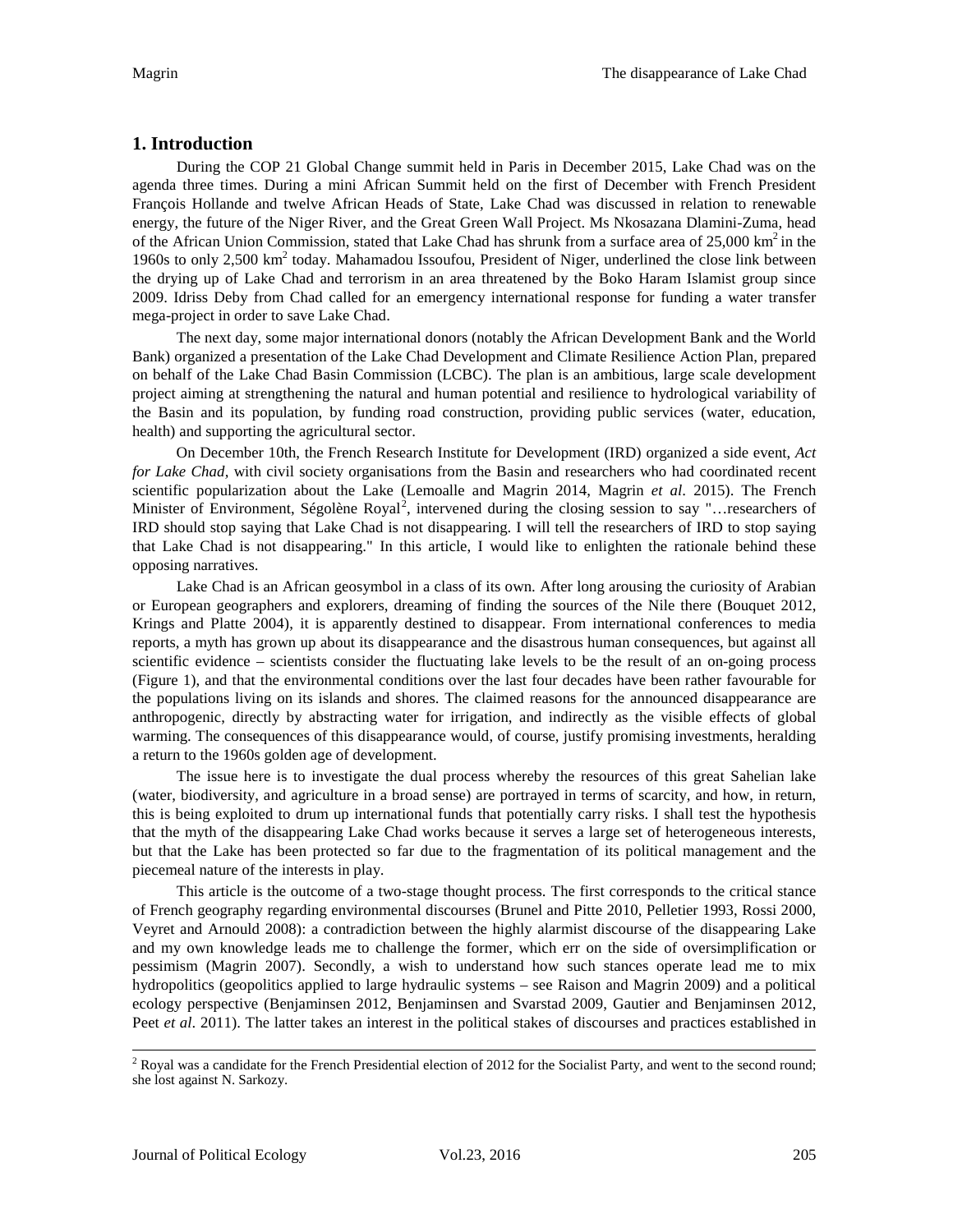the name of the environment. My approach echoes studies on the use of scientific errors in desertification and erosion management (see for example Batterbury and Warren 1999, Fairhead and Leach 1998, Tiffen *et al*. 1994) or in the climate change adaptation debate (Batterbury and Mortimore 2013). The task is to understand how the myth of the disappearing lake has been engendered and used, by studying the discourses and strategies of the main stakeholders involved.



Figure 1: Schematic map of Lake Chad's average status in 2010. Source: Lemoalle 2015.

The analysis is based on two sources of information: firstly, science offering an understanding of the lake's situation – hydrology research by teams from the *Institut de Recherche pour le Développement* (IRD) on how the lake functions and evolves (Bader *et al*. 2011; Lemoalle 2003; Lemoalle *et al*. 2011, 2012; Olivry *et al*. 1996), along with my own work focusing on the livelihood system of the Chadian southern lake shores (Magrin 1996; Magrin *et al*. 2010). Secondly, some more piecemeal research collected from on-going participant observation (2010-2015) which led me to be associated with the scientific committee of the World Sustainable Development Forum *Saving Lake Chad* in N'Djamena (29th-31st October 2010), then cochairing a collective assessment for the LCBC  $(2012{\text -}2014)^3$  $(2012{\text -}2014)^3$ , and finally co-authoring the World Bank and LCBC Lake Chad Development and Climate Resilience Action Plan presented during the COP 21.

I begin by placing the discourses on the disappearance of Lake Chad and its consequences for society in perspective, compared with available scientific knowledge. Then, I analyse how the myth operates and the

<span id="page-2-0"></span> $3$  An appraisal undertaken by IRD through a multidisciplinary panel of scientific experts designed to produce legitimate knowledge likely to help in decision-making on sensitive subjects. The collective appraisal of Lake Chad was chaired by Jacques Lemoalle (see Lemoalle and Magrin 2014).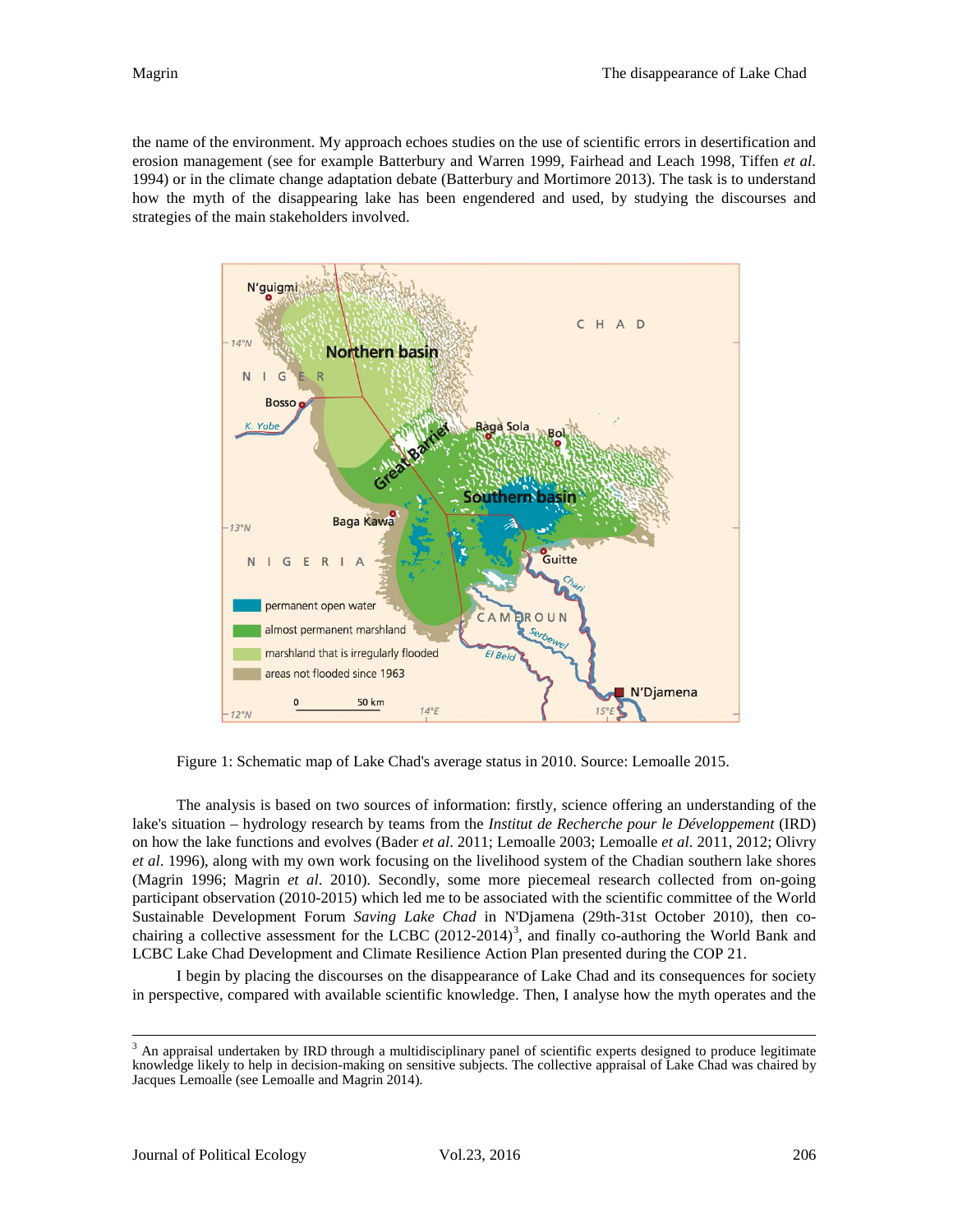stakes underlying it. Lastly, I examine the interests of some key stakeholders championing the 'cause' of Lake Chad.

# **2. On the 'disappearance' of Lake Chad and its consequences**

The theory of a disappearing Lake Chad, with disastrous human consequences, reigns as a dominant viewpoint. Yet, the scientific analyses paint a very different and converging picture of the Lake's situation.

## *Disappearance?*

The long-held fear of the pending disappearance of Lake Chad resurfaced a few years ago and is now bordering on belief. At the turn of the  $20<sup>th</sup>$  century, the dread of seeing Lake Chad disappear figured in scientific publications. It was feared that the Lake would dry up over the long term (Tilho 1928), the main reason being the possible capture of the River Logone by the Benué (in the Niger basin), based on observations of a major water flow from the Logone floodplain (Chad basin) to the Benue-Niger basin at Éré (Cabot, 1964 1967, Dresch 1947). With the droughts of the 1970s and 1980s, the phantom of disappearance reappeared, although for a different reason (Pouyaud and Colombani 1989). In 1989, an abortive project to transfer water from the Ubangui promised to save the threatened Lake (Bonifica 1991). A decade later, an article appeared in the very scholarly *Journal of Geophysical Research* (JGR) announcing the pending disappearance of Lake Chad due to the drop in rainfall and human abstraction for irrigation (Coe and Foley 2001). It served as the basis for all the analyses corroborating the idea of the imminent Lake disappearance. The message was spread by publications and the website of NASA (National Aeronautics and Space Administration), notably via a set of maps derived from satellite images, which became an icon for the peddlers of the myth: it was claimed that the reduction in water area was inevitable and that the Lake would shrink regularly, and unrelentingly (Figure 2).



Figure 2: An icon, Lake Chad as seen by NASA (2001).

At the beginning of the 2000s, several media outlets mirrored this concern, notably in France.<sup>[4](#page-3-0)</sup> Then, like an old chestnut, the disappearance theory returned with force at the end of the last decade (2009-2012) (see Box 1). This FAO alert voiced the most frequent arguments: but the base figure  $(25,000 \text{ km}^2 \text{ of open})$ water) and the 'current' figure  $(1,500 \text{ km}^2)$  in fact refer to the maximum reached in the  $20^{\text{th}}$  century, in 1963,

<span id="page-3-0"></span> $4$  See Magrin 2007.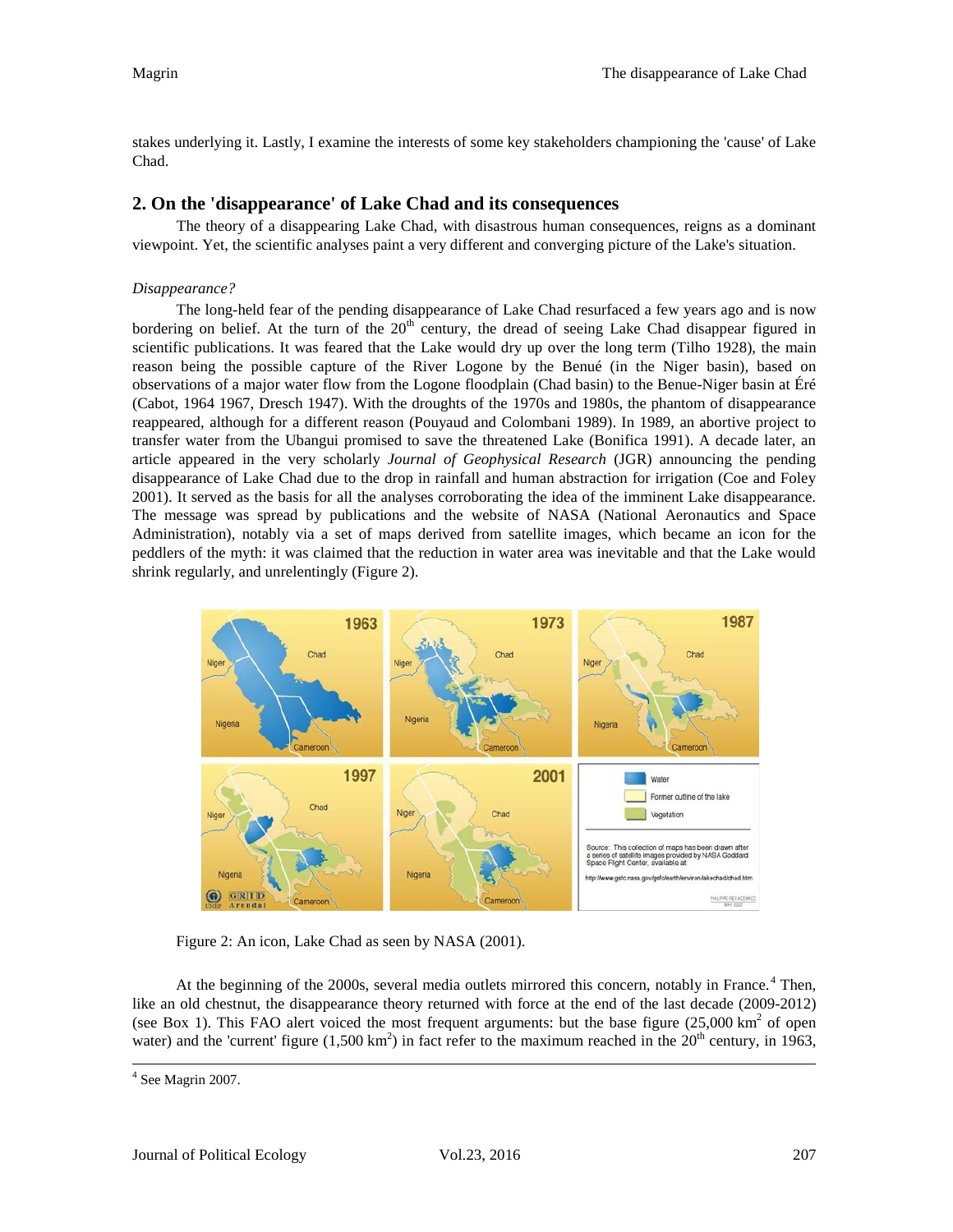and to the minimum open water area observed in the dry years, in 1973 and 1985. In March 2013, after a strong rise in water levels, 14,800 km<sup>2</sup> were flooded (Don-Donné Goudoum and Lemoalle 2014, Lemoalle and Magrin 2014).

*A humanitarian disaster is threatening the Lake Chad region due to shrinking water resources (…).*

*Due to climatic variability, climate change and population pressure (...) the lake has shrunk by 90 percent, from 25,000 square kilometres in 1963 to less than 1,500 square kilometres in 2001.* 

*If water continues to recede at the current rate, Lake Chad could disappear in about twenty years from now, according to NASA climate forecasts.*

Box 1: The FAO concerned about the disappearance of Lake Chad. Source: FAO, Rome, 15th October 2009.

The situation of Lake Chad in 2014 was distant from the dominant diagnosis. The geography of the Lake explains its substantial variability, over multiple time scales:

- the Lake is located on the  $13<sup>th</sup>$  parallel and is therefore exposed to strong evaporation
- $\bullet$  it is located in one of the very flat shallow depressions of the endorheic Chad basin<sup>[5](#page-4-0)</sup>
- any change in the water balance (inflow/losses) leads to major variations in surface area.

In the recent Quaternary (6,000 BP), a mega-Lake Chad 160 m in depth occupied an area of 340,000 km2 (Leblanc *et al*. 2006). In recent centuries, Lake Chad has seen some major variations, drying up totally at the beginning of the  $16<sup>th</sup>$  century for a few years (Maley 1981). Prior to World War I, Tilho (1928) observed three levels: a Great Lake Chad of  $25,000 \text{ km}^2$  of open water, at an altitude of  $284 \text{ m}$  (asl), a Medium Lake Chad of 15-20,000 km<sup>2</sup> of open water, with some 2,000 islands, and a Small Lake Chad with two separated pools and a water level below 280 m, corresponding to the situation at the beginning of the 20<sup>th</sup> century. The Small Lake has prevailed again since 1973 with open waters surrounded by a broad belt of swamplands. Its inundated area has varied around an average of  $10,000 \text{ km}^2$  (+-4,000 km<sup>2</sup>) over the last fifteen years. A dry Small Lake Chad was seen on four occasions in the 1980s when an insufficient water input prevented any flooding of the northern pool, which remained completely dry for more than a year (Lemoalle 2015).

The key replenishment factor is the contribution of the Chari-Logone flood, which is reflected in the volume of rainwater in the Lake's basin. Lake-level fluctuations can therefore be considered on multiple timescales: annual (flood/recession), from year to year, depending on wet and dry phases (over a few decades), to longer periods (century, millennium). Thus, the current Lake is a Small Lake Chad, as often seen in the past. There has been no notable change in size since 1974, apart from annual drying and wetting. The Lake is formed by two pools (northern and southern pools) with substantial vegetation cover. The open waters are surrounded by swamp that is part of the reality of the Lake: beneath the vegetation, water and aquatic life are present, but are not emphasised on the NASA maps (Figure 2). NASA shows these in yellow

<span id="page-4-0"></span> $<sup>5</sup>$  The lowest point of the basin is the Bodélé depression.</sup>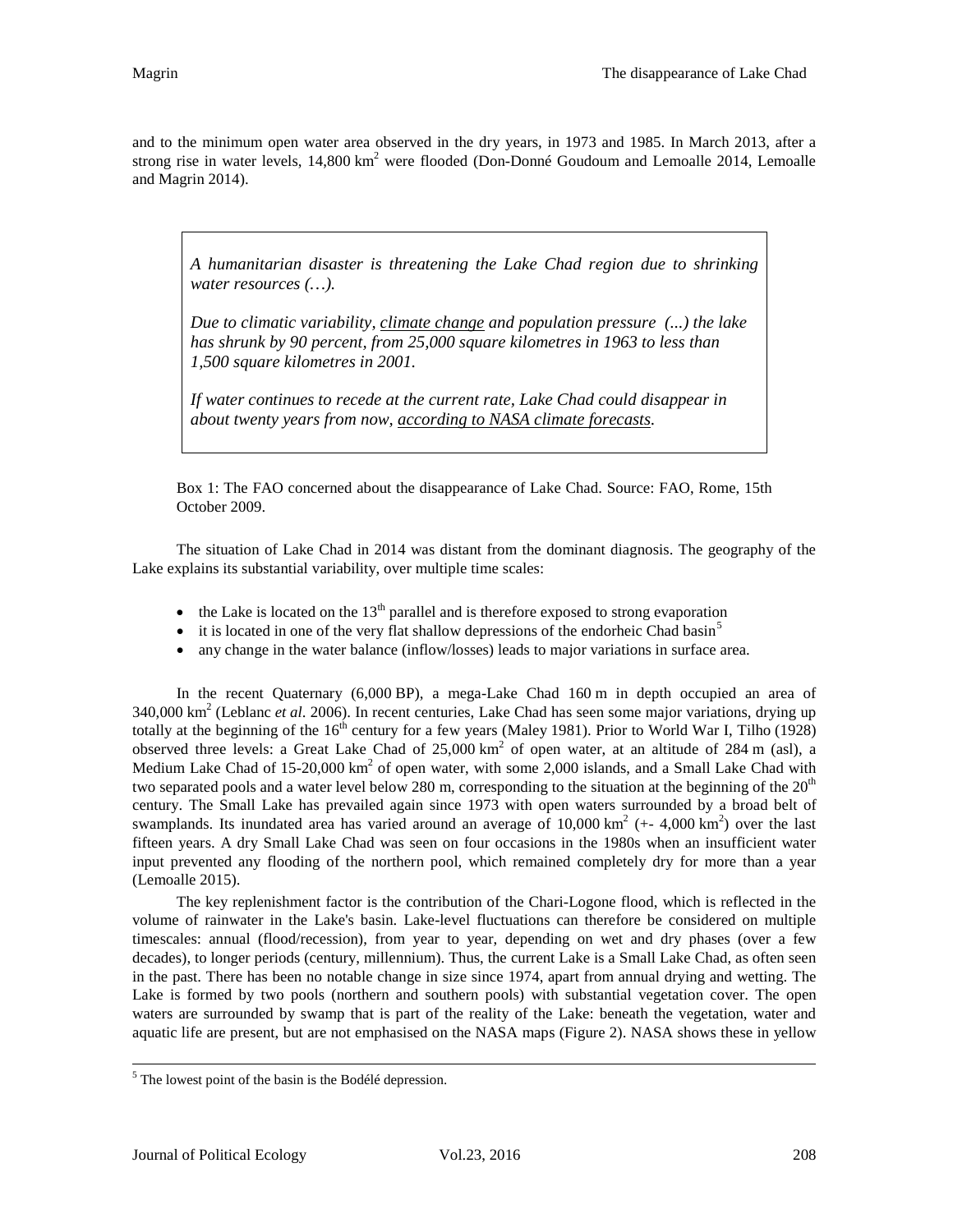or ochre shades, more evocative of desert sands than a biologically active wetland. The focus on open water, which is easily identifiable on satellite images and corresponds more to the Western idea of a lake, and the failure to take swamplands into account, also explains the considerable differences in lake area estimates (Lemoalle and Magrin 2014). Interannual water level variations in the southern pool, which is directly fed by the Chari, are slight. In the northern pool, separated by the Great Barrier from the southern pool, there is a greater risk of drying-up. The northern pool has dried up totally on several occasions (twelve times between 1975 and 1994). But this did not occur between 1995 and 2013 (Lemoalle 2015). Water withdrawals for irrigation have little effect, amounting to 2 to 3 billion  $m^3$ /y compared with the 25 to 30 billion  $m^3$ /y of average inflow in recent years (Lemoalle *et al*. 2012). As for the effects of global warming on Lake Chad, scientists agree: if an increase in temperature is certain, the future rainfall over the basin cannot be predicted. The available climate models of the IPCC (April 2014) are too divergent to enable any reliable prediction of changes in rainfall in the central Sudano- Sahelian region that includes Lake Chad. Nonetheless, an increase in water inflow seems more likely than the opposite according to the majority of models (Roehrig *et al*. 2013).

Yet, the lake occupies a prominent position in climate change mythologies. One such example is the film *The Inconvenient Truth* (2006), by Davis Guggenheim, devoted to former American Vice-President Al Gore's action on climate change. The very short sequence of the film dedicated to African situations focuses on the central Sahel. After making allusion to the tragedies in Darfur and Niger (?!) caused by the droughts, Al Gore rapidly evokes the drying up of Lake Chad (saying it has shrunk from a big lake in 1963 to almost nothing today), adding to the numerous problems faced by neighbouring countries.

### *Disaster?*

Inaccuracies are just as blatant when describing the human consequences of Lake Chad's so-called regressive dynamics. A few examples are quoted in Box 2. Historically, the Lake population was low, but there has been a substantial demographic growth in recent times. However, the figures commonly quoted systematically combine the population of the Lake and its shores with that of the Chad basin as a whole.<sup>[6](#page-5-0)</sup> In addition, the idea that the low water level of the current Small Lake Chad is detrimental to human activities needs to be qualified.

The islands of the Lake were a place of refuge for people in the ancient past (named Buduma in general but called Yedina in the north west of the Lake and Kuri in its eastern pool), but their origins are unknown (Baroin 2004, Urvoy 1949). Their belligerence prevented any major settlement on the southern shores up to the end of the  $19<sup>th</sup>$  century (Bouquet 1990). The Lake has exerted a strong attraction since the 1950s: firstly, for fisherfolk from the Chad basin and beyond (as far as Mali) (Krings 2004). On the southern shores in particular, the return to a Small Lake Chad freed up large areas of fertile sediment suitable for flood-recession crops and pasturelands (Magrin 1996, Réounodji 1995, Sarch and Birkett 2000). These resources attracted migrants driven from their Sahelian territories by droughts or by the Chadian conflicts of the 1970s-1980s. The lakeside population has risen from 700,000 people in 1980 (Bouquet 1990) to over 2 million in 2014. The 35 million inhabitants mentioned in the cited documents correspond to an extrapolation of the population of the *entire basin* undertaken in 1990 to the year 2000 (Kindler *et al*. 1990). In 2013, this basin had around 47 million inhabitants. But it is home to only 13 million inhabitants within a radius of 300 km centered on the Lake, including the major cities of N'Djamena and Maiduguri (around 1 million inhabitants each), for which Lake Chad has a significant influence on food availability and employment (Ngaressem *et al*. 2014).

The current Small Lake Chad affects places and activities differently. Fisherfolk complain about a decrease in yields. Undoubtedly, the shrinkage of the lake reduced fishery productivity for some time, since it is proportional to the flooded area (Wellcome 1979) – and there was a fishing crisis in the 1980s. However, in the following decade, with new techniques and a return to more favourable rainfall, productive fishing resumed (Krings 2004). Apparently, fishermen are increasing in numbers and the para-fiscal levies imposed

<span id="page-5-0"></span>The active drainage basin amounts to around one million  $km^2$ .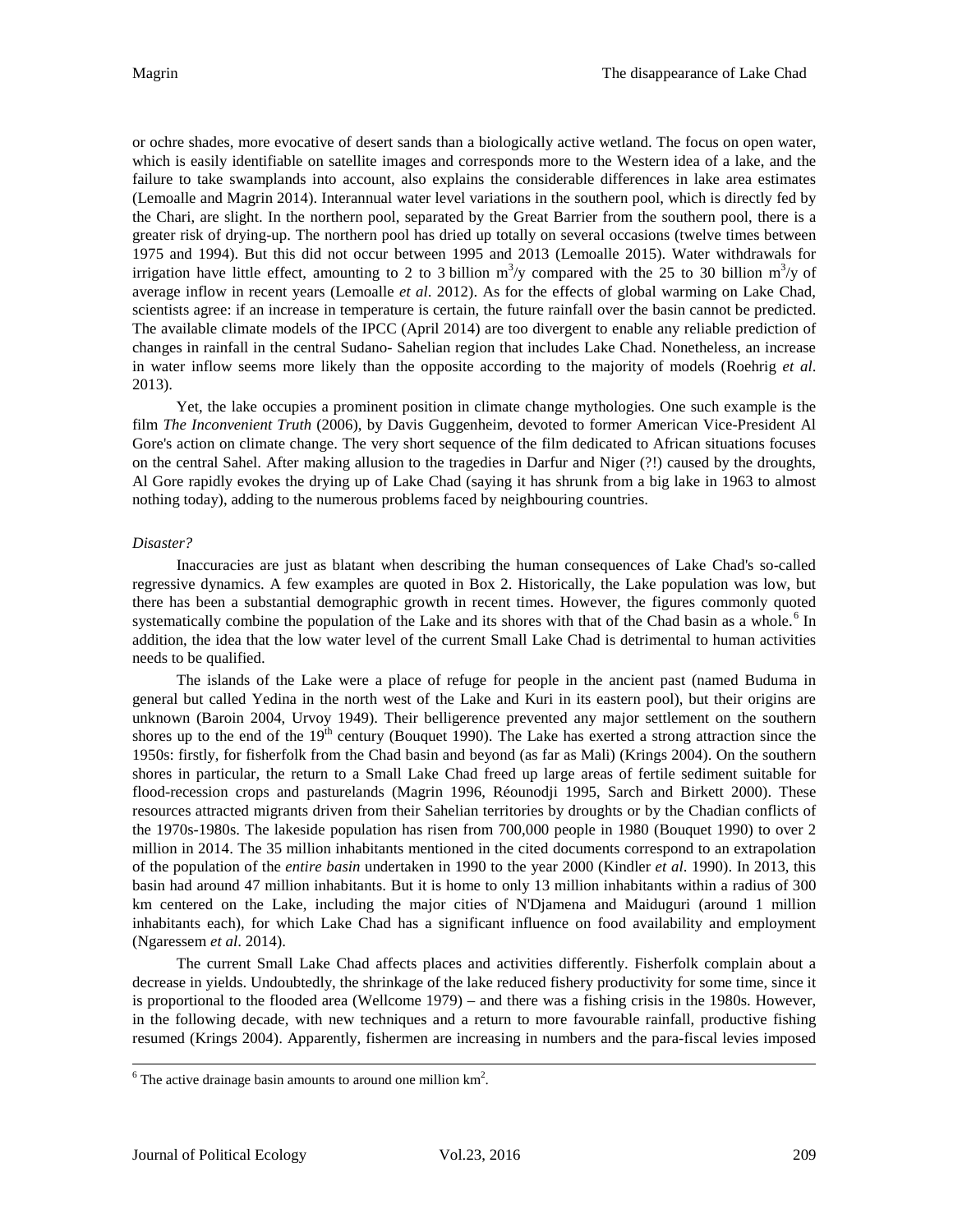on the supply chain (by traditional chiefs, Water and Forestry staff, customs officers) suggest adequate production values.

## **30 million people under threat**

*Some 30 million people live in the Lake Chad region. They are suffering enormously from the drying-up of the lake and the deterioration of the agricultural production capacity of its basin. All the socio-economic activities are affected and overuse of water and land resources is also a major cause of migration and conflicts.*

## **Urgent action**

*The humanitarian disaster that could follow the ecological catastrophe needs urgent interventions. The tragic disappearance of Lake Chad has to be stopped and the livelihoods of millions of people living in this vast area should be safeguarded.*

FAO, Rome, 15 October 2009

*In fifty years, the surface area of Lake Chad has been divided by ten. The very existence of four million Chadians, Cameroonians, Nigerians and Nigeriens who live on its shores is under threat*

*Ouest France*, 4 January 2009

*Today, Lake Chad is nothing more than a small lake around which 30 million climate refugees are teeming*

*Actualité internationale*, April-May 2010

Box 2: Consequence of the disappearance of the Lake.

Irrigated agriculture also suffered from the return to Small Lake Chad, with certain large agricultural land developments, especially in Nigeria, seeing their profitability jeopardized by extra costs due to pumping over greater distances. However, the drop in water level was not the only reason for this crisis (Bertoncin and Pase, 2012, Magrin 2009). At the same time, there was a remarkable boom in recession crops. In the northern pool, market gardening took over from fishing in dry years (Luxereau *et al*. 2011). On the southern shores, successive efficient cropping innovations led to a boom in farming systems connected to the urban markets of Maiduguri and N'Djamena. They produce maize and vegetables in particular, and with limited public assistance (Magrin 1996, Magrin *et al*. 2010, Mbagogo and Magrin 2015, Raimond *et al*. 2014, Réounodji 1995). The extension of flood-recession pastures is also contributing to a boom in sedentary livestock herding among lakeside dwellers, and is helping to secure the livelihood of pastoral groups (Peuls, Arabs, Toubous). Form the 1970s to the 2000s conflicts between farmers and herders have remained limited, even along the more densely populated southern banks.

Thus, since the 1990s, the Small Lake Chad configuration has offered "good land" in the heart of the Sahel, as reflected in the positive migratory balance, far removed from disaster imagery (Ngaressem *et al*. 2014). Any 'climate refugees', if they exist, come to the Lake to find resources they lack elsewhere. However, the balance is fragile: the northern pool remains vulnerable; resources, especially land, are tending towards saturation, the relations between groups rely on local political negotiation, and it is unsure that the lands and waters of the Lake are able to cope with the expected doubling of the population in the next twenty years. The context of insecurity related to the surge in support for the Boko Haram Islamic extremist group has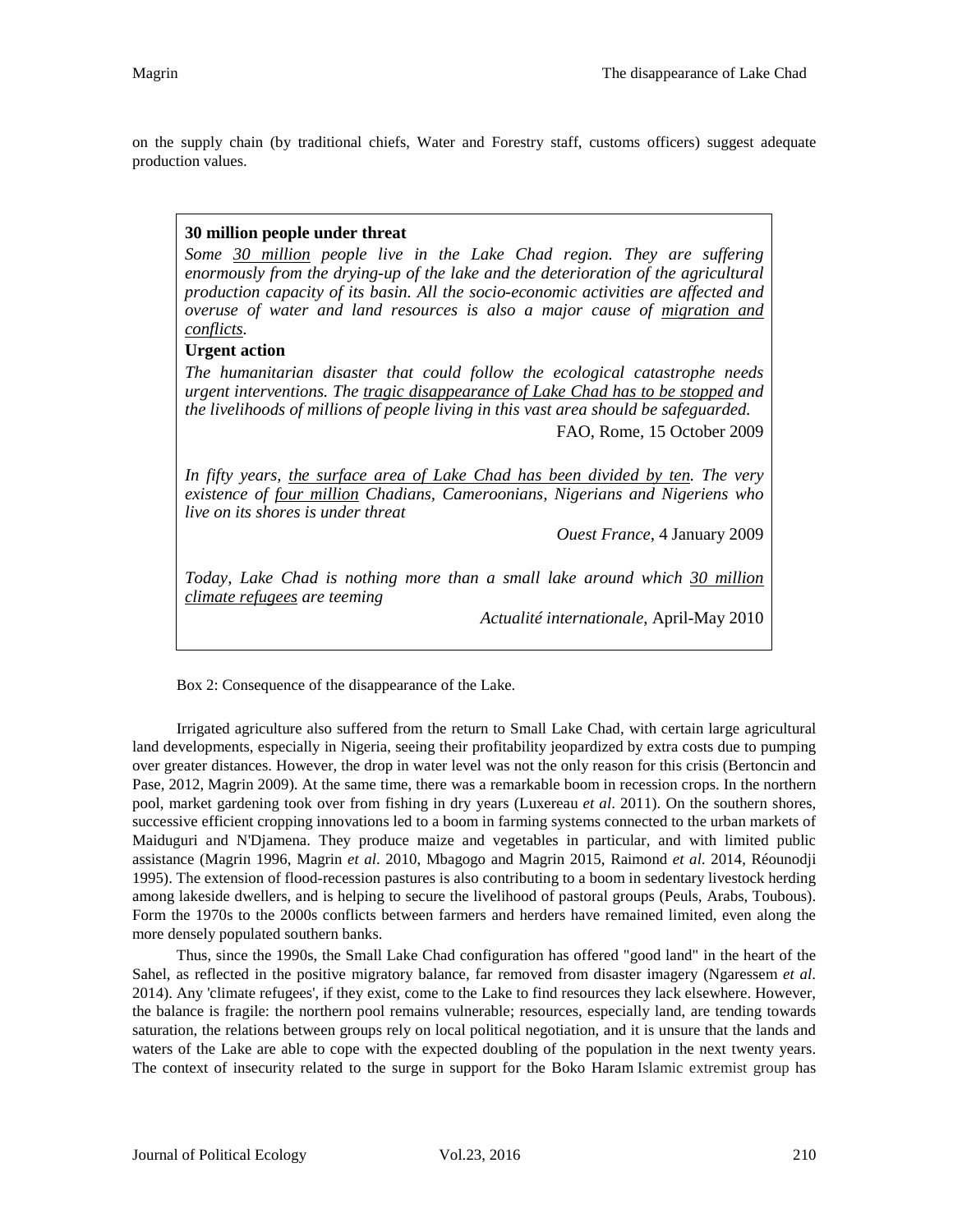exposed prevailing socio-political tensions, shown locally between autochtonous Yedina and incoming Hausa migrants.<sup>[7](#page-7-0)</sup>

## **3. Effectiveness and limitations of an eco-political myth**

Now we need to understand how this myth of the pending disappearance of Lake Chad has operated, by whom and why it has been exploited, and how successful the portrayal of scarcity has been in drumming up international financial resources.

#### *A secondary and intermittent international 'cause'*

The mobilization of support for Lake Chad waxes and wanes in line with the international and political agenda, with the windows of visibility offered to this global but rather marginal topic by international news media, and the messages from scientists that find the arguments in favour of 'saving Lake Chad' to be ambiguous. At the end of the 2000s, Lake Chad became an international cause, suited to a context of seeking atonement and compensatory approaches for global warming (Benjaminsen 2012). The cause was a mixture of Western guilty conscience, sensationalism in the media (to interest the public in an environmental issue in Africa, a minimum of damage was required $\delta$ ), and through a "snowball" effect: if all colleagues are interested in such a topic, then something must be happening, a "mythology manufacturing" mechanism in an era of mass information (Bronner 2013). But the interest it aroused was intermittent, overshadowed by each major event in the international news (tsunami in Asia, earthquake in Haiti, seismic activity and nuclear accident in Japan, French and American elections, war and security threats in Mali, etc.).

The subject of Lake Chad came up at major international conferences on the environment, stressing the idea that it was in a critical situation and that something had to be done to save it: World Water Week in Stockholm, and the Copenhagen summit (2009), the Cancun summit on global warming (November-December 2010), the Nagoya summit on biodiversity (October 2010), a *Francophonie* summit in Montreux (October 2010), the France-Africa summit in Nice (May 2010) and others. It was also a major topic at the World Water Summit in Marseille in 2012 and in Rio the same year. At the end of October 2010, the 8<sup>th</sup> session of the World Forum on Sustainable Development (WFSD) in N'Djamena brought to Lake Chad's sickbed five African heads of state, a strong French and international media delegation (France 24, Nippon Hōsō Kyōkai (NHK), Radio France Internationale (RFI), la Chaîne Parlementaire française, *La Croix*, *Ushuaïa Magazine*, *Jeune Afrique*, etc.), and several hundred participants from Chad and the sub-region.

Scientific dysfunction has also played a role in this myth. The *JGR* article by Coe and Foley (2001) predicting the disappearance of the Lake was all the more influential in that it was relayed by articles published on the NASA website based on satellite images (such as Chandler 2001). However, the choice of these images is debatable, as the dates (month and year) were chosen in order to show the unrelenting shrinkage of the water body.<sup>[9](#page-7-2)</sup> Taking into account the seasonal and annual lake level variations, choosing different dates could have shown exactly the opposite! But articles posted on the NASA site were armed with the authority afforded to it by its achievements in space, and the aura of US scientific expertise, which strengthened their message. Coe and Foley backed most of the discourses championing the Lake's disappearance and were quoted everywhere.

And yet, the arguments were based on a mistaken diagnosis, arising from a double error committed by the authors. Firstly, a loss of 2.5 billion  $m<sup>3</sup>$  of water in the analysis, arising from a poor understanding of an

<span id="page-7-0"></span> $<sup>7</sup>$  The enlistment of numerous young Yedina islanders in the Boko Haram groups could be a means for them to get rid of</sup> the Hausa immigrants, threatening their control over land and fishing grounds (oral communication by Christian Seignobos, IRD).

<span id="page-7-1"></span><sup>&</sup>lt;sup>8</sup> When preparing the WFSD (October 2010), I was interviewed by a journalist from Japanese television (NHK). I explained to her at length how I saw the the Lake's situation. At the time of filming, she nonetheless asked me to explain<br>to what degree the current shrinkage was a disaster. Otherwise, why would her editors have sent her on the shores of the Lake, the journalists who had come to take pictures of an African Aral Sea were faced with<br>fishermen complaining about severe floods. Their confusion offered this researcher a sweet reward.

<span id="page-7-2"></span> $\degree$  The months are never indicated. Yet given the flood/recession regime of the Lake, this is essential information.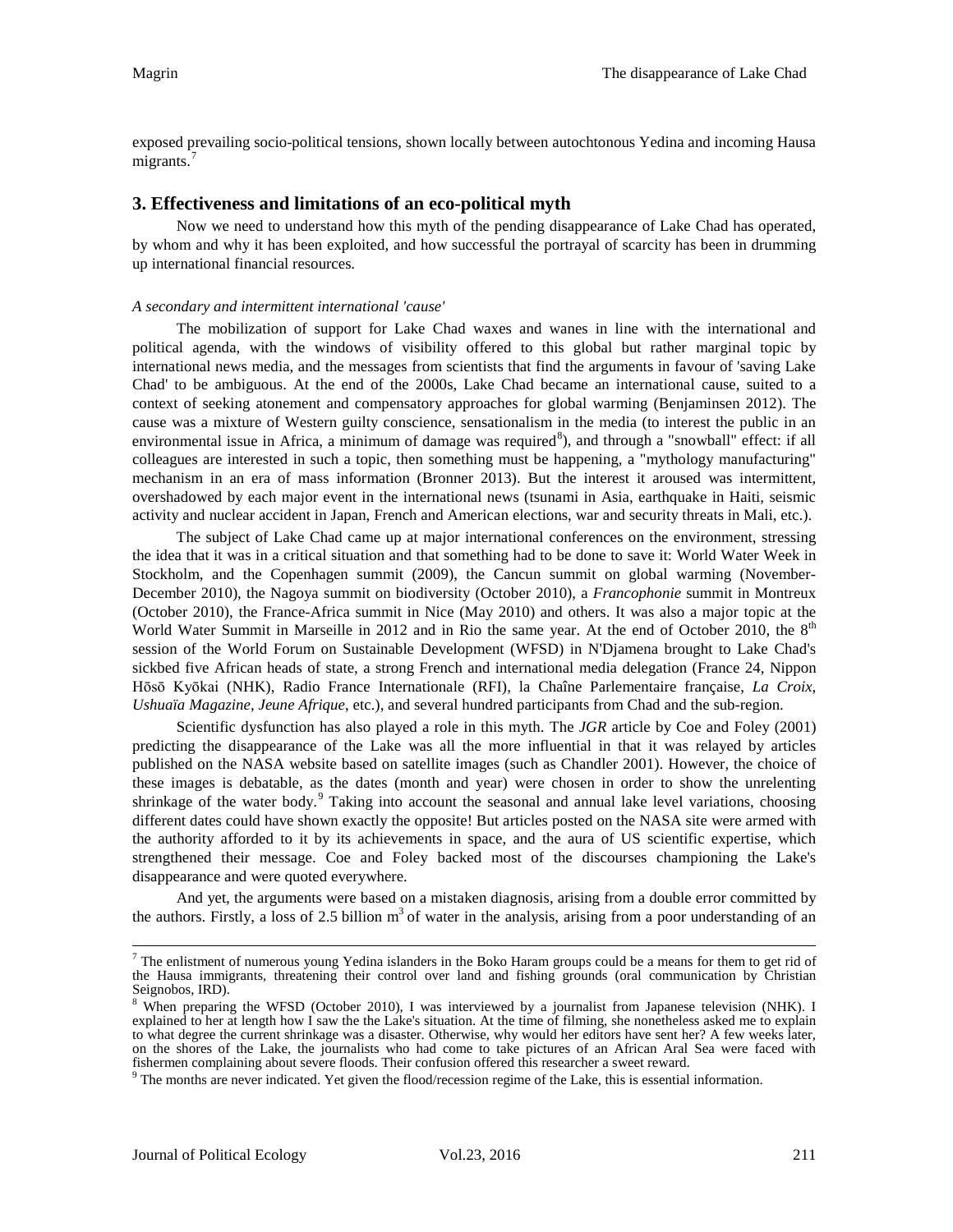article in French by Vuillaume (1981); secondly, and above all, a large over-estimation of irrigation withdrawal due to an erroneous personal communication received by the authors. In fact, irrigation was estimated by Coe and Foley to be using 11.5 billion  $m<sup>3</sup>$  per year, i.e. around half the inflow into the Lake in a Small Lake Chad context, rather than 2-3 billion  $m<sup>3</sup>$  in reality. On a trip to Montpellier shortly after publication, the authors are said to have acknowledged their errors, but neither their laboratory nor the journal considered it worth correcting them publicly.<sup>[10](#page-8-0)</sup>

What remains surprising is that the widely dominant institutional and political discourse on Lake Chad relies on a single article – whose mistaken conclusions were not subsequently adopted or agreed by any further scientific analysis. Since then, a significant output has been produced by a number of authors (Bader, Favreau, Genthon, Lemoalle, Leduc) not necessarily working with the same perspective, and whose conclusions refute Coe and Foley's interpretations. This work has never been used by the media or specialized institutions. Just as surprising is the silence of NASA, which had the ability to qualify or rectify this *doxa* without any shadow of a doubt, many years after the article of 2001 that gave rise to it. But it refrains from doing so. And for good reason: a milder diagnosis would hardly supply material for spectacular 'headlines', or for requests for major funding.

### *Projects to be legitimized*

The threat of the disappearance of Lake Chad was constructed by different stakeholders who were also driven by interest in drumming up international aid. At the end of the 1980s a plan, called *Transaqua*, was drawn up by the Italian Bonifica consulting office to transfer water from the Congo basin to tackle the identified risk of Lake Chad drying up (Bonifica 1991). The LCBC quickly latched onto the idea of transferring water to save the Lake. This involved enlarging the Commission to include the Central African Republic, which was done in 1994. The LCBC then assigned the country's president, Ange-Félix Patassé, to promote the project (CBLT 2011).

This project followed on from a long history of gargantuan water transfer proposals fulfilling similar functions: at the end of the  $19<sup>th</sup>$  century, Élie Roudaire developed a Saharan sea project based on the digging of large trenches to link some Tunisian and Algerian *sebkhas* located below sea level (Dubost 1998, Létolle and Bendjoudi 1997, Marçot 2003). In addition to fishing and transport, humidification of the surrounding climate was expected through evaporation. Later, Hermann Sörgel (1932) drew up a project for large navigable trans-African waterways.

Such projects form part of the fascination for large water-based developments in Africa, as analysed by Sautter (1987): their sheer scale gives them hydropolitical value, and the State can use their Promethean dimensions to legitimize itself by asserting its control over nature. In addition, such a project for Lake Chad gives the illusion of being able to solve all the problems of a vast area in one go, namely enabling navigation and transport, fishing on the Lake and major irrigation in the basin, and supplying hydroelectricity (CBLT 2012a). Without explicitly saying so, such arguments are based on the initial transfer scenarios provided by *Transaqua*, which envisaged successively transferring 100 billion  $m^3$ /y from the Congo, then 40 billion  $m^3$ /y from the Ubangui, under projects including extended navigability between the Congo, Chad and Niger basins.

These projects were interesting for the major donors, who found the opportunity to overcome the usual aid absorption problems of the least advanced countries. They also attracted the interest of many stakeholders – middlemen, consultants, various companies – by enabling the circulation of large sums of money across and under the table.

Apart from a tenuous scientific justification, its many uncertainties and high cost made water transfer projects difficult to justify (Magrin, 2011): the risks to biodiversity (e.g. the spread of the water hyacinth from the Congo basin to the Chad basin where it does not exist) and to the wetlands affected by the

<span id="page-8-0"></span><sup>&</sup>lt;sup>10</sup> Discussions with Jacques Lemoalle.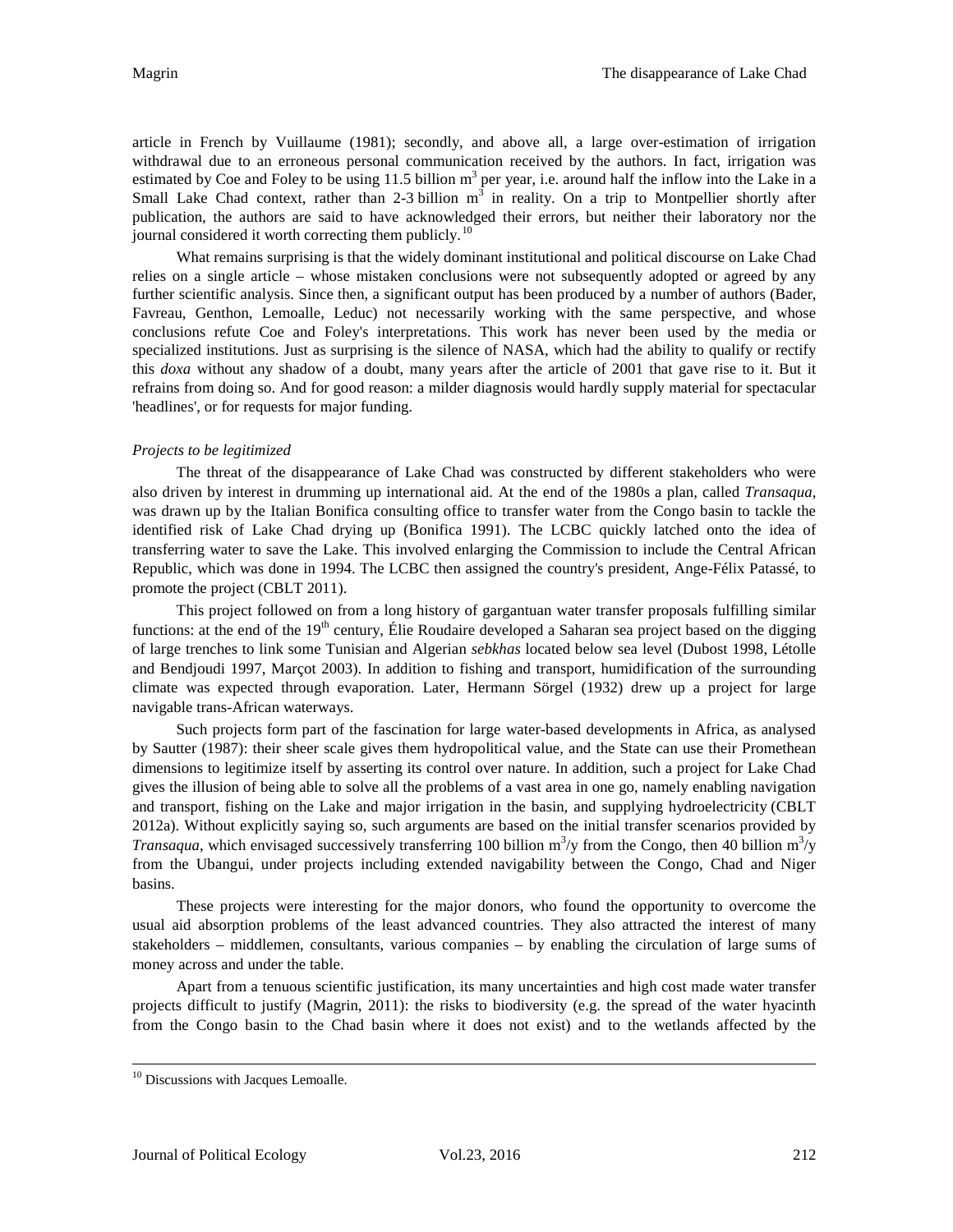canalization of the Chari would not be negligible. Recent human settlements following the new banks of the Lake would be displaced. The winners and the losers would have to be weighed up, depending on the transfer options and economic choices to be specified.

The feasibility study undertaken by the CIMA consulting office for the LCBC recommended an option of transferring 3.4 billion m<sup>3</sup> from a dam constructed at Bria on the Kotto river (CIMA International 2011a and 2011b). The LCBC finally chose a combined transfer of about 7 billion  $m<sup>3</sup>$  from the two dams of Bria and Palambo (Figure 3). This transfer would not enable a reinstallation of 'Medium Lake Chad', and it would have limited effects on the southern pool (with little change to be expected for irrigated agriculture). But its main merits would be to secure the supply of water to the northern pool if some climate scenarios came to pass (Magrin *et al*. 2014), or at least to maintain the present equilibrium of Lake Chad despite a rise of upstream irrigation abstraction. One major problem was the cost of the project, estimated around US\$14 billion. Such an amount seemed out of all proportion when compared with public development aid – around US\$150 million per year in Chad in 2012 - or with the Chad-Cameroon petroleum project, which was presented in 2000 as the largest private investment in the history of sub-Saharan Africa (US\$3.7 billion) for a resource that was more profitable than water transfer.

It is not that easy to evaluate what the habitants of the Lake think of the transfer project. On the one hand, some people may not to wish to contradict the official discourse. Likewise, many livestock herders are favourable to water transfer because in their minds, a high Lake level is associated with good times (Rangé, 2016): less agricultural and cattle pressure on the pastures, and shorter stays on the banks of the Lake because the grass is abundant in the hinterland. These situations would apply in rainy years. But a medium Lake level due to a water transfer would not establish such favourable conditions if the rain doesn't increase in the Basin. On the other hand, some inhabitants of the islands and of the inner banks of the Lake, which settled there in the Small Lake context, are strongly opposed to a project that would oblige them to move.

In geopolitical terms, this project would mean establishing cooperation between the LCBC member states and those of CICOS (International Commission of Congo-Ubangui-Sangha). The structural difficulties of the latter, especially in CAR and the Democratic Republic of Congo, did not seem compatible with the security needed for such an investment. Lastly, this project, intends to increase the water supply without any clear vision of the uses to be made of it, appearing anachronistic at a time of integrated water resource management (IWRM) which favours management by demand rather than increases in supply (Blanchon 2011, 2013).

This said, the African context in the 2000-2014 period carried an aura of the 1960s, which seemed propitious to major hydraulic ambitions, following the structural adjustment period. There was a notable return of the temptation to ensure development through large infrastructure (Magrin 2010). Environmental rents were a novelty in the 2000s (Magrin 2013): they were intended to control the impacts of global warming in the poorest countries, the main victims of the pollution emitted by rich nations. Their forms were initially uncertain but are now established, but newly created mechanisms are subject to strong controversy  $(REDD$  mechanisms<sup>[11](#page-9-0)</sup>, carbon credits). One critical element is that they primarily benefit those emerging countries that have the political-administrative ingenuity to capture them, and are of little benefit to the poorest countries, particularly in Africa (see Hansen *et al*. 2009). Could the nations of the Chad Basin benefit from the Green Economy?

## **4. Heterogeneous interests and a hazy 'cause'**

Various stakeholders are involved in the Lake Chad disappearance myth, and the search for funding to save it. Such diversity explains the nature of the myth: resilient but intermittent and, so far, not very effective in drumming up financial resources.

<span id="page-9-0"></span> $11$  Reducing Emissions from Deforestation and Forest Degradation in Developing Countries.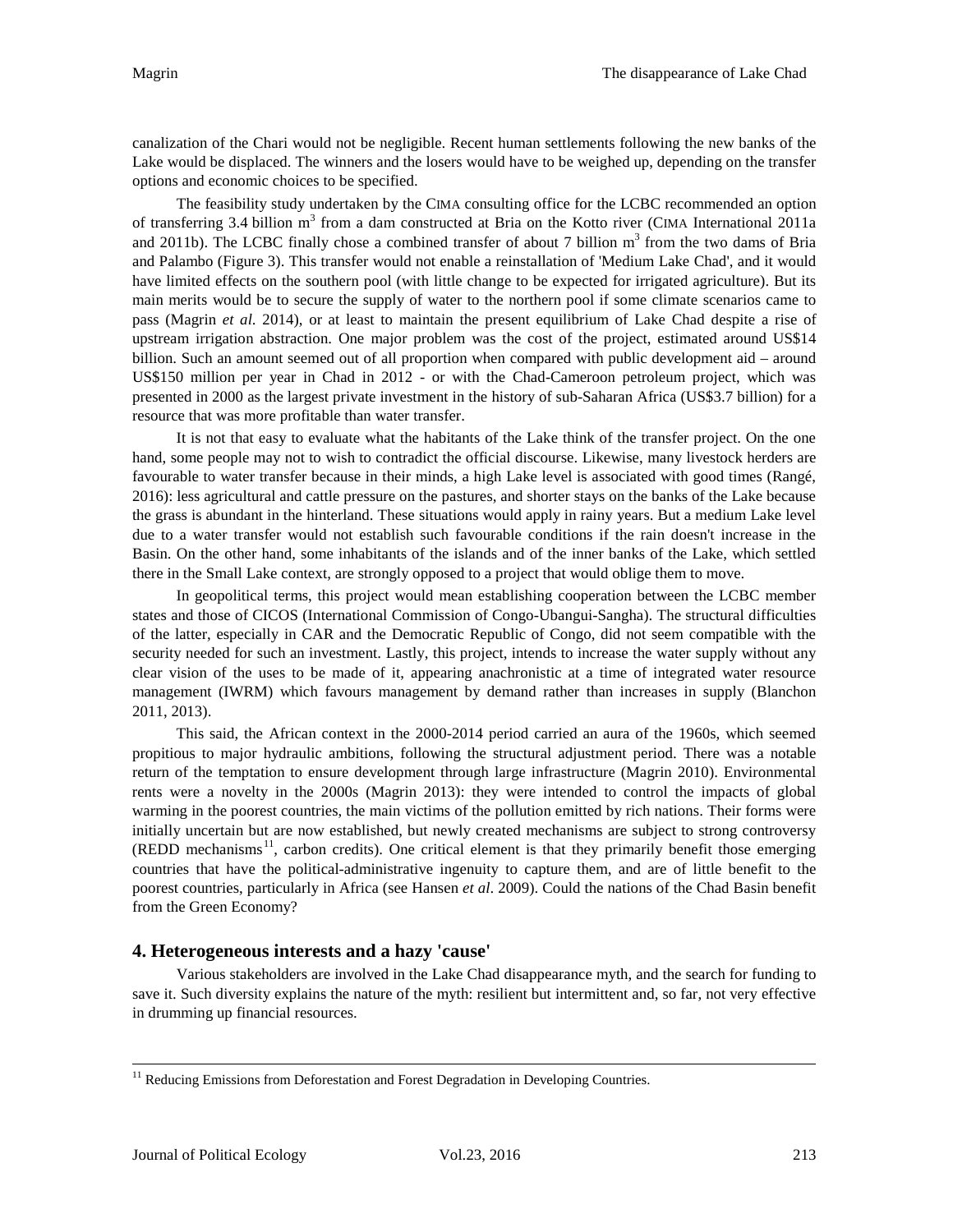

Figure 3: The water transfer options studied by LCBC (2009-2011). Source: Magrin and Lemoalle 2015.

## *The LCBC, between political injunction and donor clout*

The LCBC occupies a central position in the debates about Lake Chad. It was set up in 1964, and is one of the oldest African regional institutions for basin management. It has a tumultuous past, like that of its member States. It was often paralysed by arrears in contributions (CBLT 2011) and by border conflicts between Nigeria and Cameroon in the 1990s, for which Lake Chad was one of the secondary theatres.<sup>[12](#page-10-0)</sup> It had irregular funding from a large number of projects and partnerships, and was obliged to undergo successive reforms.

The LCBC therefore faces a dual constraint: it has to manage the internal contradictions of States with indecisive strategies, with an erratic interest in the Lake, and with weak institutional capacities; it depends on fragmented international aid from a large number of donors.<sup>[13](#page-10-1)</sup> At a time of limited achievements, the interbasin transfer idea became a flagship project, which it hoped could be a driving force. Successive executive secretaries made it a central challenge for its legitimization and survival. However, to my mind, it did more harm than good to the institution (Magrin 2014), because it has yet to convince potential donors, thereby

<span id="page-10-1"></span>

<span id="page-10-0"></span><sup>&</sup>lt;sup>12</sup> From 1987 to 2004, Nigeria occupied part of the Cameroonian lake zone around the island of Darak.<br><sup>13</sup> A diagnosis undertaken for the European Union identifies almost 25 main partners in the basin (Ladel 2007).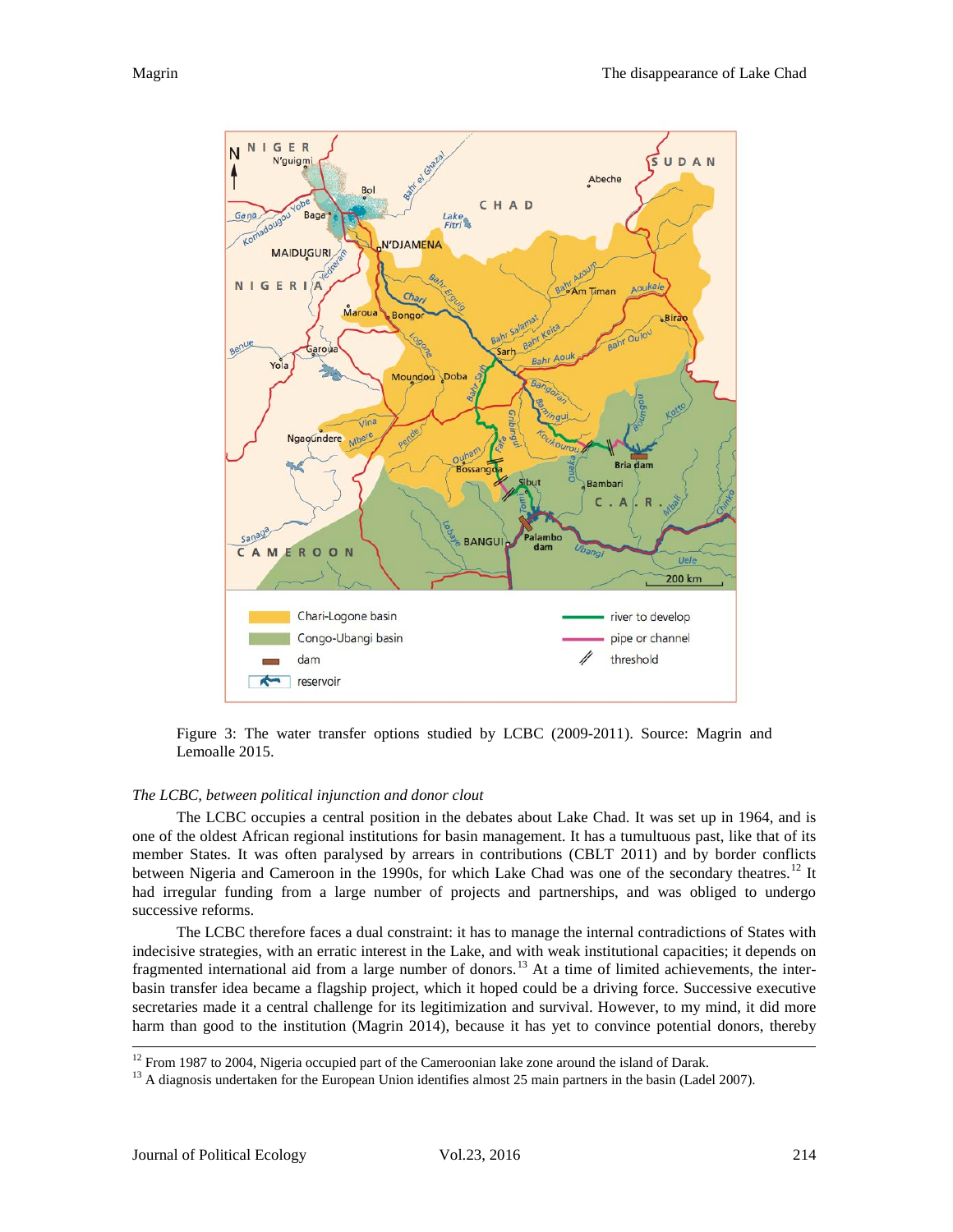contributing more to a kind of institutional schizophrenia between political authorities reiterating at each summit their commitment to the transfer project (see CBLT 2011) and internal planning documents financed by international assistance (Global Environment Fund [GEF, European Union, etc.) which did not even mention the prospect of the transfer (CBLT 2008a and 2008b, 2012b).

At the end of its last reorganization (2009-2012), a strategic framework and an investment plan (2013- 2017) were adopted, including almost sixty projects, but the round table of donors called for at the N'Djamena forum in October 2010 has been long in coming. In April 2014, the LCBC presented to a round table in Bologna a very ambitious investment plan of US\$800 million – ten times that of the last five-year plan  $-$  of which several components are to launch the transfer project.<sup>[14](#page-11-0)</sup> It was only partially funded, mainly by the African Development Bank (ADB).

#### *Differences of interests in the basin States*

The LCBC's difficulties also reflect the different influence of the member States in its bodies, and the importance of Lake Chad to these countries. Today, the LCBC has six member States. The four founding States share the shores of the Lake. However, for Niger and Cameroon, Lake Chad is a part of the world to which little thought had been given until very recently by those in the respective capitals, situated over 1,500 km away from its shores. Historically, Nigeria is the heavyweight of the LCBC: it alone provides over half its budget and designates the successive Executive Secretaries. For Nigeria, Lake Chad also has peripheral stakes. In the State of Bornu adjacent to Lake Chad, Boko Haram violence has given this region a new geopolitical interest since 2009. But this does not have any visible links to the Lake's water management challenges. The strategy of Nigeria regarding LCBC, as in how it deals with regional organizations in general, is difficult to interpret: it seems that its main objective is to keep control over the joint institution to ensure than nothing concrete takes place in them.<sup>[15](#page-11-1)</sup>

The Lake is important to Chad: half its area is located in its territory. The area from Lake Chad to the Chari-Logone Mesopotamia is the demographic, economic and political heartland of the country, home to more than half its population. During the golden age of development (1950-1960), Lake Chad was a secondary, but significant, strategic development pole with the Bol polders and their irrigated wheat crops, destined to become the granary of the country (Bouquet 1990, Bertoncin and Pase 2012). But since the beginning of the 2000s, Chad has been in "petroleum mode" (Magrin 2013), and since the weapons fell silent in 2008 the country has returned to its developmentalist ambitions that remained latent because of the conflicts. It seems that President Idriss Déby discovered the environmental cause in 2007.<sup>[16](#page-11-2)</sup> For example, in 2009, the President signed a decree banning logging throughout the national territory to control desertification; on several occasions, he also stepped up controls over fishing gear use, particularly on the Lake. This turning of the screw was done in the – abrupt – manner favoured by the Chad State.

The interest of the Chad government for the Lake Chad cause shows consistency in this context, where political control, and internal and external legitimization strategies combine with a search for environmental rents. This recent period when Lake Chad attracted the media (2009-2012), occurred when the Chad President held the rotating presidency of LCBC.

The handover to President Issoufou of Niger, in 2012, was not accompanied by a withdrawal of the water transfer claim. Indeed, Niger would seem to be the main recipient of securing water for the northern pool. In addition, exploration of the Agadem oil deposits by the China National Petroleum Company is being carried out in the hinterland of Lake Chad (since 2009), integrating this area within the scope of national developmentalist ambitions. A major project would therefore strengthen both the control over this area and the social peace necessary for petroleum operations.

<span id="page-11-0"></span><sup>&</sup>lt;sup>14</sup> See the working documents of the Bologna round table, 26 March 2014, on the LCBC website:<br>http://www.cblt.org/fr/documents-de-travail-de-la-table-ronde (consulted 7 April 2014).

<span id="page-11-1"></span><sup>&</sup>lt;sup>15</sup> Discussion with a technical assistant at the Niger Basin Authority [\(](http://www.cblt.org/fr/documents-de-travail-de-la-table-ronde)NBA), Niamey, November 2011.<br><sup>16</sup> Discussion with a Chadian senior civil servant, Paris, October 2010.

<span id="page-11-2"></span>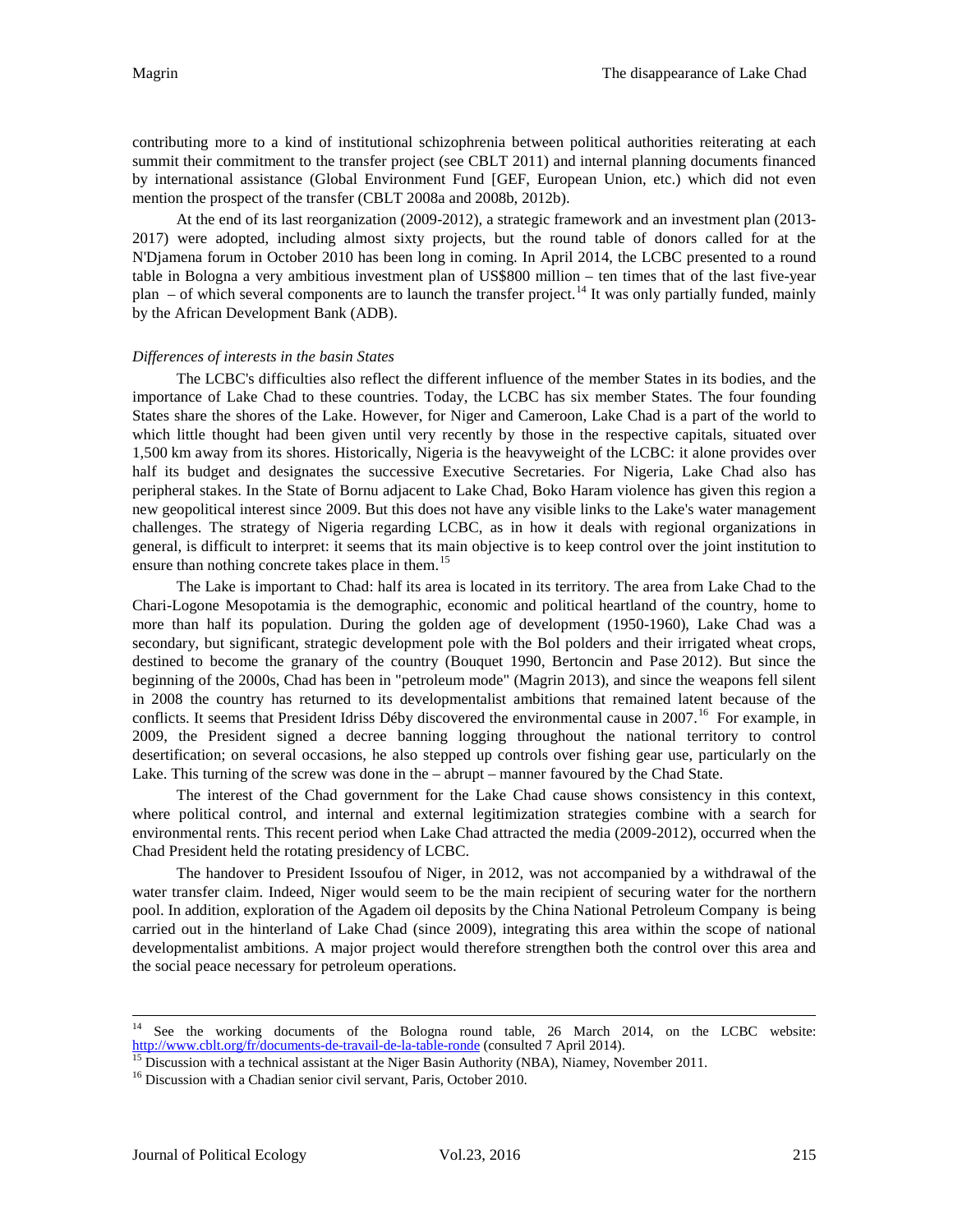On the southern edge of the basin, the CAR has been in favour of the transfer project from the outset. Apart from the construction of dams which could provide it with hydroelectricity, the project would, above all, offer the advantage of integrating this poor and marginalized country into the regional system of political and economic relations. However, one obstacle to the project lay in CAR. While the envisaged transfer of 7 billion  $m^3$ /y was insignificant compared with the flow rate of the great Congo (1,000 billion  $m^3$  per year), its impacts (on navigation, hydroelectricity) have been questioned. But above all, what would be the interest of giving its waters to Lake Chad? And who would guarantee that the agreements would be respected, in a country with weak institutions?

Lastly, before being drawn into the hurricane of the Arab spring, Gadaffi's Libya entered the discussions on the future of Lake Chad. It defended the transfer project at the Earth Summit in Johannesburg in 2002. In October 2010, the WSDF devoted to Lake Chad provided Gadaffi with one of his last international tribunes. In the meantime, Libya had joined the LCBC as a member State in 2008 – the theoretical Lake Chad watershed was, on some maps<sup>[17](#page-12-0)</sup>, encroaching a little on its territory. The Brotherly Leader and Guide of the Revolution certainly used Lake Chad as an emblem and inspiration for his pan-Africanist ambitions. However, according to some authors, Libya apparently had more direct interest in the transfer project.<sup>[18](#page-12-1)</sup> Indeed, while the country was exploiting its Saharan fossil aquifers in an unsustainable manner, the possibility of their subterranean replenishment via a resupplied Lake Chad was being closely examined by some Libyan senior civil servants. For its part, Sudan was accepted as a member of the LCBC in 2000, on the condition that its Parliament ratify the agreement, which the quarrelsome context with Chad that prevailed between 2005 to 2009 has so far prevented.

#### *The role of France: from transfer to environmental rents*

France's contribution to the 'cause' of Lake Chad illustrates its capacity to influence, and its limits. France funded some of the Bol polders studies and projects in the 1950s-1960s, and greatly contributed to scientific knowledge of this aquatic system via the *Office de la recherche scientifique et technique Outre-mer* (ORSTOM). During the civil war in Chad from 1979 to 1982, ORSTOM left the country but its activity continued on a smaller scale, before regaining momentum in the 2000s. In recent years, France was not among the main Lake Chad donors, which include the African Development Bank, the European Union and German cooperation. On the other hand, France has strategic interests in Niger (uranium mines operated by Areva) and in Chad (with a permanent military presence since the wars against Libya in the 1980s which has been used in several regional conflicts). France could not pass over the Lake Chad 'cause', when it was presented as a priority by the same Chad authorities that it had lent military support to in the 2000s.

France's involvement in the Lake Chad debate is substantial but indirect. This is partly because of the role of Emile H. Malet, director and founder of the French language journal *[Passage](http://www.passages-adapes.fr/la-revue-passages/)*s and of the *Adapes* think tank, and organizer of the World Sustainable Development Forum – a series of conferences organized in France and Africa on various topics such as energy, the environment and international relations. *Passages*-*Adapes* is a small entity mainly relying on the dynamism, the charisma and the political network of its director. At the WSDF in Brazzaville (2008), E.H. Malet was asked by the Chadian Environment Minister to organize an event in N'Djamena in support of Lake Chad. He accepted, in a period of positive Franco-Chadian relations – Paris had provided Idriss Déby with decisive support against Sudan-backed rebels in February 2008 and obtained in exchange the transfer to France of some protagonists of the Arche de Zoé affair. [19](#page-12-2)

<span id="page-12-0"></span><sup>&</sup>lt;sup>17</sup> On other maps, the theoretical drainage basin of Lake Chad encroaches very slightly upon Algeria, not Libya. Nowadays the hydrologically active basin is mainly located in the south of the Lake, with the exception of the Komadugu

<span id="page-12-2"></span><span id="page-12-1"></span>

 $^{18}$  Discussions with a technical assistant at LCBC (2008), and with Jacques Lemoalle.<br><sup>19</sup> During the Darfur conflict, a small French association was convicted of attempts to abduct children in the East of the country and its officials were hastily judged in Chad. Their fate poisoned Franco-Chadian relations for several months (2007-2008).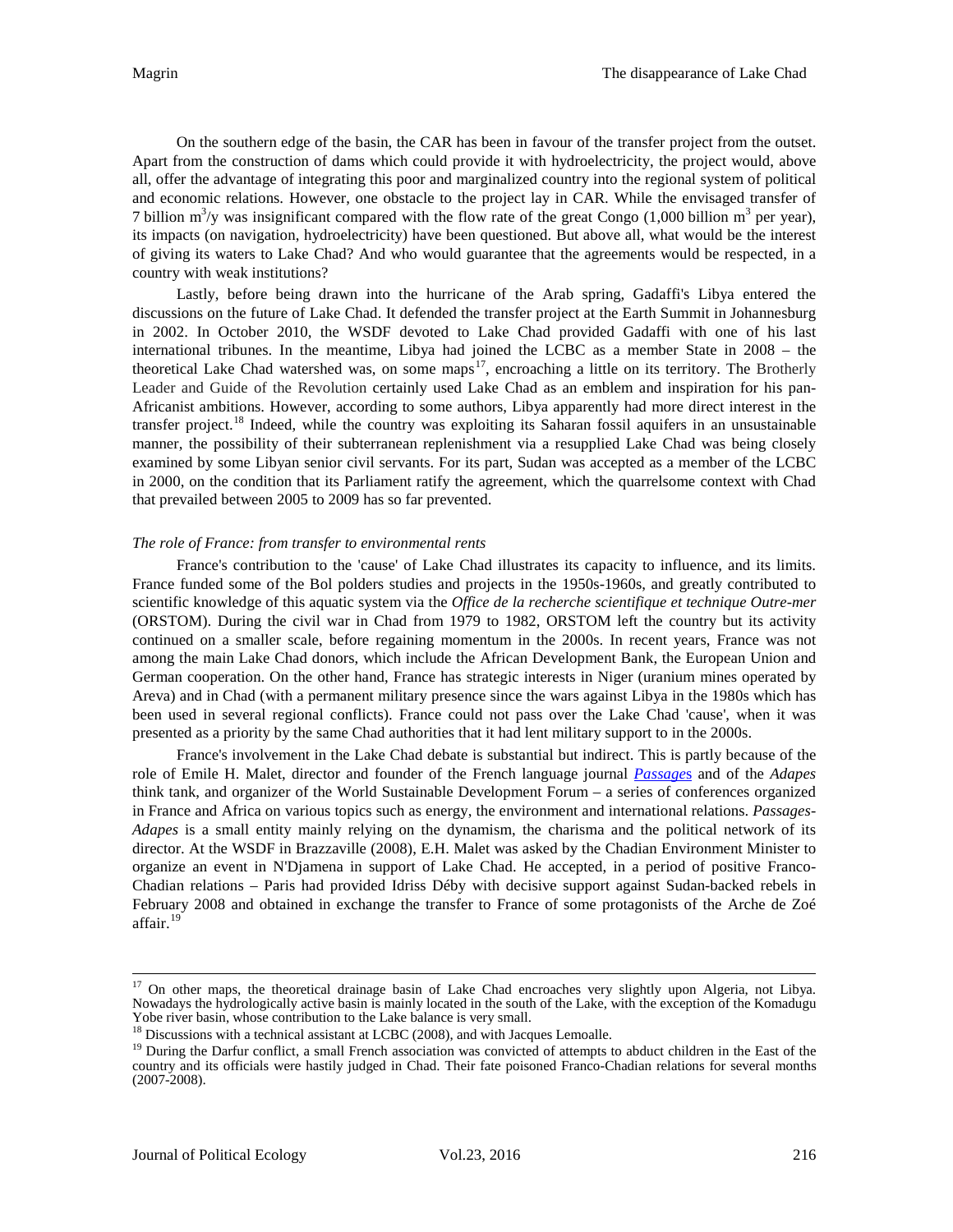The N'Djamena forum was mostly funded by Chad, but *Passages* and its many guests have been supported by Paris, which backed the initiative at the highest level. The forum was held from 29 to 31 October 2010, and was a success: organized in just a few months, bringing together 5 major heads of State (including MM. Gadaffi, Goodluck Jonathan from Nigeria, and Abdoulaye Wade from Senegal), several hundred participants, and many journalists. A great diversity of speakers took part in the forum (researchers from different countries, members of civil society, representatives from the Ministries of Environment or Water of the countries involved, etc.). They were too numerous for a focused debate to take shape. Nevertheless, the diversity of opinions was revealed, notably the opposition regarding the Lake's fate between scientists and those forecasting its disappearance with disastrous consequences.<sup>[20](#page-13-0)</sup> At the end of the forum, I. Déby (the serving chairman of the LCBC) named E.H. Malet as a roaming ambassador for Lake Chad responsible for promoting and following the recommendations of the forum. The key recommendations were to continue studies on the lake's behaviour and on the means to preserve it, and the classification of the lake as a UNESCO World Heritage site.

For Paris, it was a matter of exerting influence over this topic despite the tight budget context. In the higher French administration the Lake's disappearance theory did not hold credence and water transfer was seen as a passing fad. Nevertheless, it was necessary to accommodate not only the LCBC, but especially a self-assertive Chadian government which had just quarrelled with the World Bank over its petroleum project (Pegg 2009). France did not want to push Chad too far into the Chinese fold – with China developing petroleum operations in Chad since 2007, that were backed by multifaceted official cooperation with no strings attached (Magrin and Maoundonodji 2012).

In 2009, the LCBC used its own funds<sup>[21](#page-13-1)</sup> to launch a feasibility study for transferring water from the Ubangui to Lake Chad. The study was undertaken with great discretion and completed at the end of 2011. The CIMA study produced two documents bearing witness to the reticence of the authors and the probable intervention of the sponsor in the technical analysis. The draft final report dated December 2011 was noncommittal (CIMA International, 2011b: 49). Of the two transfer options considered, a first was not thought to be realistic due to the excessive difference in elevation to be overcome; a second was considered technically feasible but not recommended due to costs outweighing the expected benefits. The summary version of the study, dated November, but apparently completed prior to that (CBLT 2011a), seems to have been influenced by an official acceptance workshop organized at the beginning of 2012 (CBLT 2012a): it concluded that the transfer was technically feasible and recommended the option of a diversion from the Kotto river, combined with the construction of a dam at Palambo, with a view to ensuring project profitability through hydroelectricity generation. Finally, in 2014, LCBC chose a combined transfer from the two dams. This study may therefore have no impact on the paralysing tension in which the LCBC has been stuck since the 1990s, while providing a lifeline to the champions of the project, without convincing the sceptics.

In a context of strong regional instability around the Lake Chad Basin (in Darfur, South Libya, Borno Nigeria, the Central African Republic), France seeks to keep its political influence by maintaining good relations with different States, and particularly with Chad, which is a key ally and appears as a pole of political stability despite its authoritarianism. Thus, the purpose of French involvement in the Lake Chad issue is to lead the LCBC to give the impression of sufficient *problems* to justify international mobilization, while leaving aside the actual major water transfer engineering project.

After COP 21, the security issue in Africa has trumped long term water management for  $AFD^{22}$  $AFD^{22}$  $AFD^{22}$  and the World Bank. However, waiving what has been *the* rallying project in the region for twenty years, energetically defended by several heads of State, is no easy matter. The challenge is to initiate change among civil servants and politicians in the different countries. The shrinking of Lake Chad is not only a myth, it is also a jail.

<span id="page-13-0"></span><sup>&</sup>lt;sup>20</sup> See the proceedings of this forum in issue No. 166 of the journal *Passages*.<br><sup>21</sup> 5 million dollars provided by Nigeria.<br><sup>22</sup> Agence Française de Développement.

<span id="page-13-1"></span>

<span id="page-13-2"></span>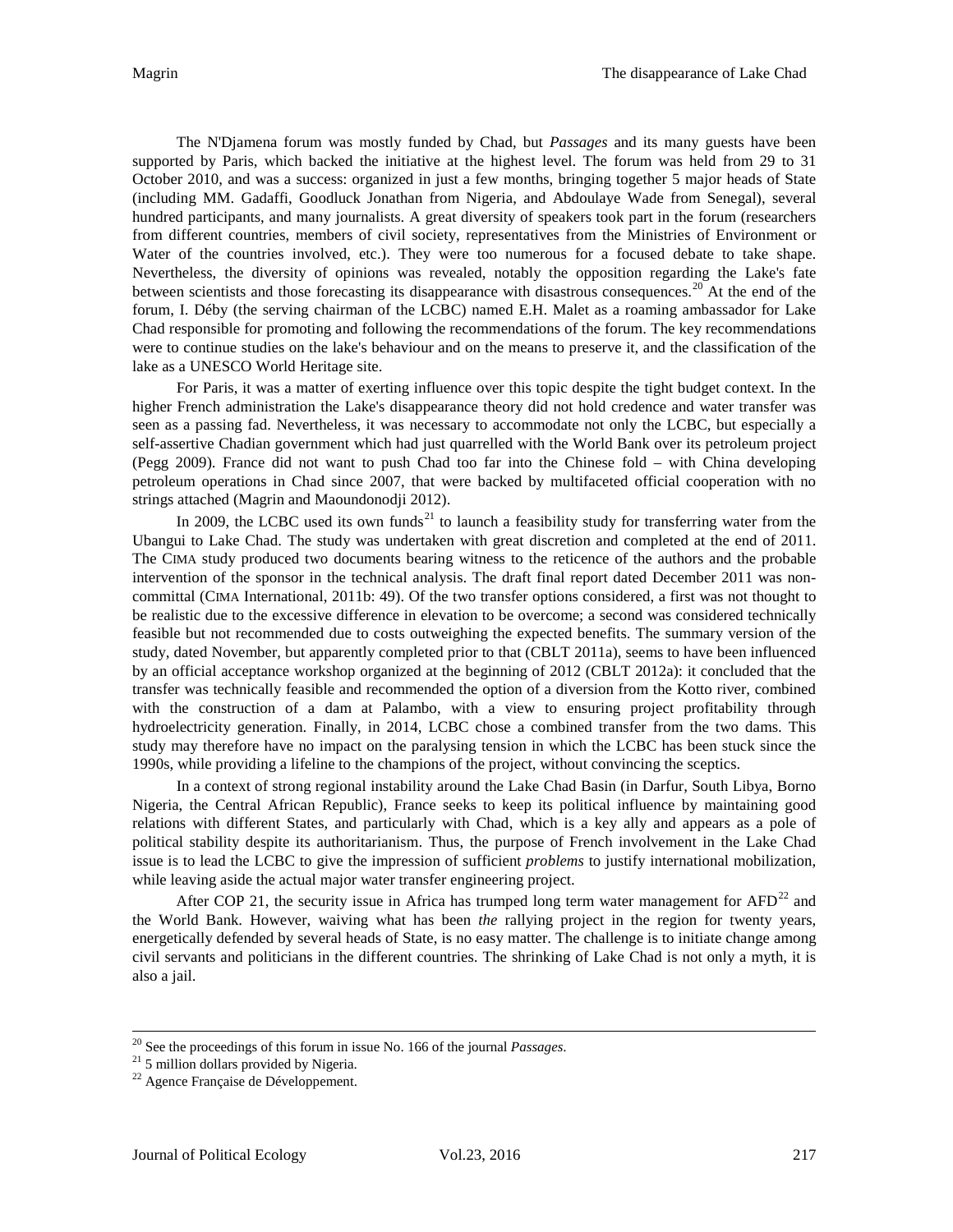## **5. Conclusion**

An international Lake Chad campaign has been sketched out over the last few years, based on the long-held concern about the disappearance of this great lake of naturally variable surface area. The emphasis placed on depicting the depletion of natural resources is designed to incorporate new environmental rents intended to compensate for the effects of global warming. But it does not work very well: granted, Lake Chad has acquired the status of a global environmental icon, but it remains of secondary interest, condemned to exist only within narrow windows of spare media time.

If the myth is not an efficient one, it is because it is fragile. For good and bad reasons, just as COP 15, the Copenhagen climate change conference in 2009 was blown away by the squalls of a bitter winter, the myth of the disappearing lake was staged at a time coinciding with heavy annual rainfall. Yet the severe floods of 2010-2011 and 2012-2013 did not change hydrological uncertainty over the medium term. The problem with the Lake is one of complexity, after sustainable development models have been exhausted: how can fragile and limited natural resources be managed in a context of strong population growth, uncertainty surrounding the effects of climate change, limited national and regional governance, and insufficient and poorly coordinated aid? The degradation of the regional security situation because of Boko Haram gives an even more dramatic dimension to these issues. In this respect, Lake Chad needs to be seen more as a model of the challenges facing Sahelian Africa than for its exceptional lacustrine characteristics. Instead of topdown infrastructure projects, the challenge is involving the inhabitants in thinking through the future of the Lake. In order to do so, sharing accurate environmental and geographical information could be a first step in order to save it.

## **References**

- Bader J.-C., Lemoalle J. and M. Leblanc. 2011. Modèle hydrologique du Lac Tchad. *Hydrological Sciences Journal* 56(3): 411-425.
- Batterbury, S.P.J. and A. Warren. 1999. *[Land use and land degradation in Southwestern Niger: change and](https://www.jircas.affrc.go.jp/project/africa_dojo/Metadata/grad_research/19.pdf)  [continuity](https://www.jircas.affrc.go.jp/project/africa_dojo/Metadata/grad_research/19.pdf)*. Final Report to the ESRC Global Environmental Change Programme.
- Batterbury, S.P.J. and M.J. Mortimore, 2013. [Adapting to drought in the West African Sahel.](http://www.simonbatterbury.net/pubs/batterburyandmortimore.pdf) In Palutikof, J. and D. Karoly (eds.). *Natural disasters and adaptation to climate change*. Cambridge: Cambridge University Press. Pp. 149-157.
- Baroin, C. 2004. What do we know about the Buduma? A brief survey. In Baroin C., G. Seidensticker-Brikay and K. Tidjani (eds.). *Man and the Lake*. Proceedings of the 12<sup>th</sup> Mega Chad Conference. Maiduguri: Center for Transaharan Studies. Pp. 199-217.
- Benjaminsen T.A., 2012. Changements climatiques et conflits au Sahel. In Gautier D. and T.A. Benjaminsen (eds.). *Environnement, discours et pouvoir. L'approche* Political ecology. Paris: Quae. Pp. 181-199.
- Benjaminsen T.A. et H. Svarstad. 2009. Qu'est-ce que la « Political ecology » ? *Natures Sciences Sociétés* 17: 3-11.
- Bertoncin M. et A. Pase. 2012. *Autour du lac Tchad. Enjeux et conflits pour le contrôle de l'eau*. Paris: L'Harmattan.
- Blanchon D., 2011. Les transferts interbassins: l'expérience sud-africaine. *Passages* 166: 45-48. (special issue *Sauver le lac Tchad*).
- Blanchon D. 2013. *Atlas mondial de l'eau. Défendre et partager notre bien commun*. Paris: Autrement.
- Bonifica S.A. 1991. *Transaqua: une idée pour le Sahel*. Rome: Bonifica Italstat gruppo IRI.
- Bouquet C. 1990. *Insulaires et riverains du lac Tchad*. 2 vols. Paris: L'Harmattan.
- Bouquet C., 2012. Le spectre de la géographie physique plane sur le lac Tchad. *Dynamiques environnementales* 29: 17-26.
- Bronner G. 2013. *La démocratie des crédules*. Paris: PUF.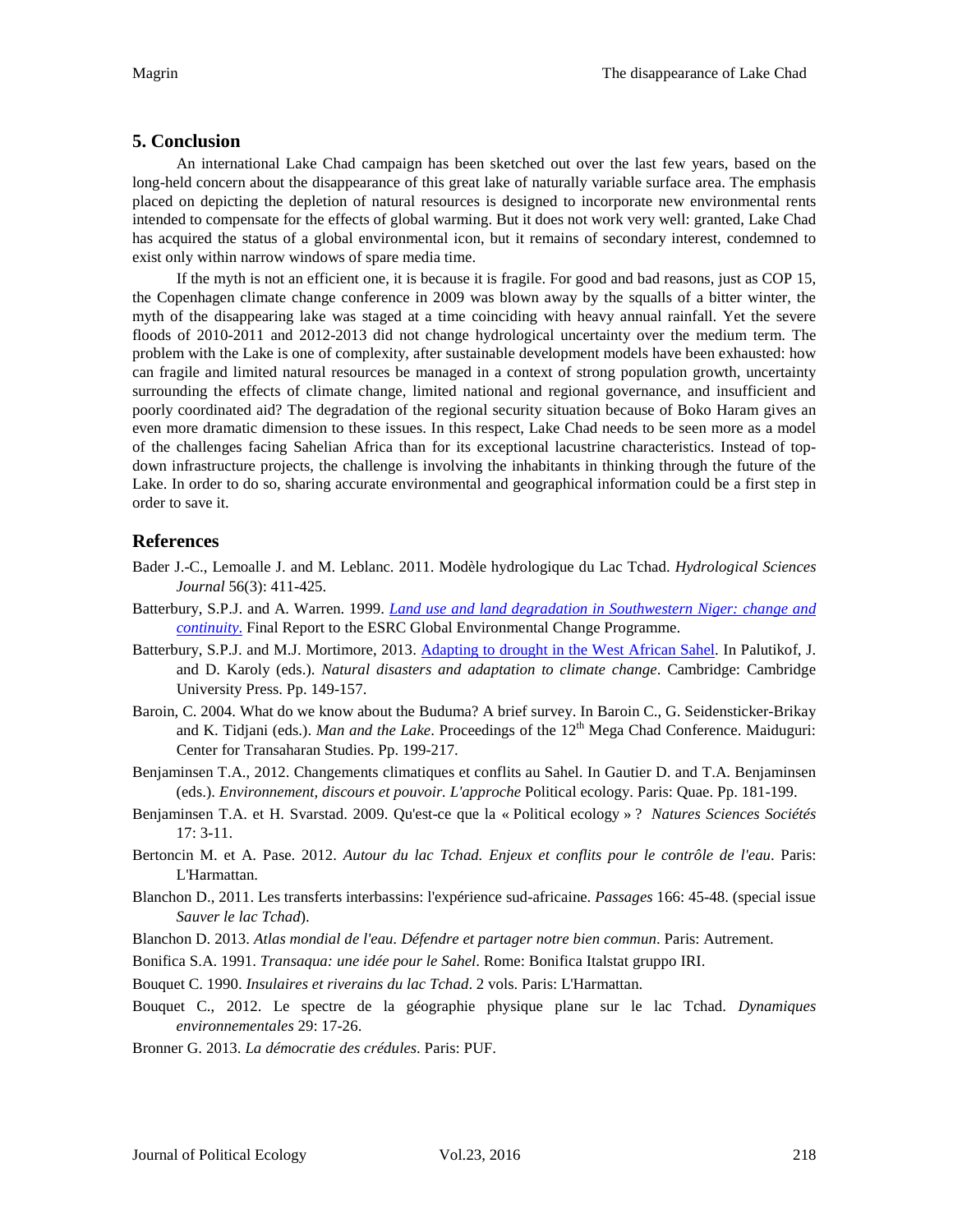- Brunel S. and J.R. Pitte (eds.). 2010. *Le ciel ne va pas nous tomber sur la tête. 15 grands scientifiques géographes nous rassurent sur notre avenir*. Paris: J.C. Lattès.
- Cabot J. 1964. *Le bassin du moyen Logone*. PhD dissertation, Faculté des lettres et sciences humaines de l'Université de Paris.
- Cabot J. 1967. *Les lits du Logone*. Paris: Sedes.
- CBLT. 2008a. *Analyse diagnostique transfrontalière du bassin du lac Tchad*. Ndjaména: Programme CBLT-FEM relatif à l'inversion de la tendance à la dégradation des ressources en terres et en eau.
- CBLT. 2008b. *Programme d'action stratégique pour le bassin du lac Tchad*. Inversion des tendances à la dégradation des terres et des eaux dans l'écosystème du bassin du lac Tchad, version du PAS adopted 11 June 2008, projet GEF, BM UNDP, UNOPS.
- CBLT, 2011. *Collections of decisions of the LCBC Heads of State and Government Summits*, Vol. 1: 1964- 2010. N'Djaména: LCBC.
- CBLT. 2012a. *Rapport de l'atelier de validation du projet de rapport final de l'étude de faisablité du projet de transfert d'eau de l'Oubangui au lac Tchad*. Niamey, 6-8 February. CBLT.
- CBLT. 2012b. *Charte de l'Eau du Bassin du lac Tchad*. N'Djaména: CBLT.
- Chandler L. 2001. Africa's Lake Chad shrinking by 20 times due to irrigation demands, climate change. note 1-17, Goddard Space Flight Center. 27 February. Greenbelt, MD: NASA. .
- Cima International. 2011a. *Etude de faisabilité du projet de transfert d'eau de l'Oubangui au lac Tchad*, Document-synthèse: principaux résultats de l'étude de faisabilité. Laval, N'Djaména: Cimainternational, CBLT.
- Cima International, 2011b. *Etude de faisabilité du projet de transfert d'eau de l'Oubangui au lac Tchad*. Projet de rapport final. Rapport principal. Laval, N'Djaména: Cima-international, CBLT.
- Coe M.T., Foley J.A., 2001. Human and natural impacts on the water resources of the Lake Chad basin. *Journal of Geophysical. Research* (D) 106: 3349-3356.
- Don-Donné Goudoum P. and J. Lemoalle, 2014. La crue du lac Tchad en 2013 vue par le satellite Landsat 8. N'Djaména. *Revue scientifique du Tchad* 1(4): 40-44.
- Dresch J. 1947. A propos de la capture du Logone par la Bénoué. *BAGF* 188-189: 100-105.
- Dubost G. 1998. *Le colonel Roudaire et son projet de mer saharienne*. Guéret: Société des sciences naturelles et archéologiques de la Creuse.
- Fairhead, J. and M. Leach (eds.). 1998. *[Reframing deforestation: global analyses and local realities.](http://sro.sussex.ac.uk/10625/) Studies [in West Africa](http://sro.sussex.ac.uk/10625/)*. London: Routledge.
- FAO, 2009. Lac Tchad ou la catastrophe humanitaire. L'assèchement du lac menace les moyens d'existence des riverains. Rome: FAO. 14 Oct. 2009, consulted 11<sup>th</sup> May 2014. [http://www.fao.org/news/story/fr/item/36171/icode](http://www.fao.org/news/story/fr/item/36171/icode/)
- Gautier D. and T.A. Benjaminsen (eds.). 2012. *Environnement, discours et pouvoir. L'approche* Political ecology. Paris: Quae.
- Hansen C.P., Lund J.F. and T. Treue. 2009. Neither fast, nor easy: the prospect of Reducing Emissions from Deforestation and Degradation (REDD) in Ghana. *International Forestry Review* 11(4): 439-454.
- Kindler J., Warshall P., Arnould E.J., Hutchinson C.F. and R. Varady, 1990. *Le bassin conventionnel du lac Tchad: une étude diagnostic de la dégradation de l'environnement*. N'Djaména: CBLT, UNEP, UNDP.
- Krings M. 2004. Fishing for naira: some social trends in Lake Chad fishery. An overview. In Krings M. and E. Platte (eds.). *Living with the Lake*. Köln: Rüdiger Köppe Verlag. Pp. 204-226.
- Krings M. and E. Platte (eds.). 2004. *Living with the Lake*. Köln: Rüdiger Köppe Verlag.
- Ladel J. 2007. *Gestion intégrée des ressources en eau du bassin transfrontalier du lac Tchad*. Final report, September. N'Djaména: CBLT, European Union.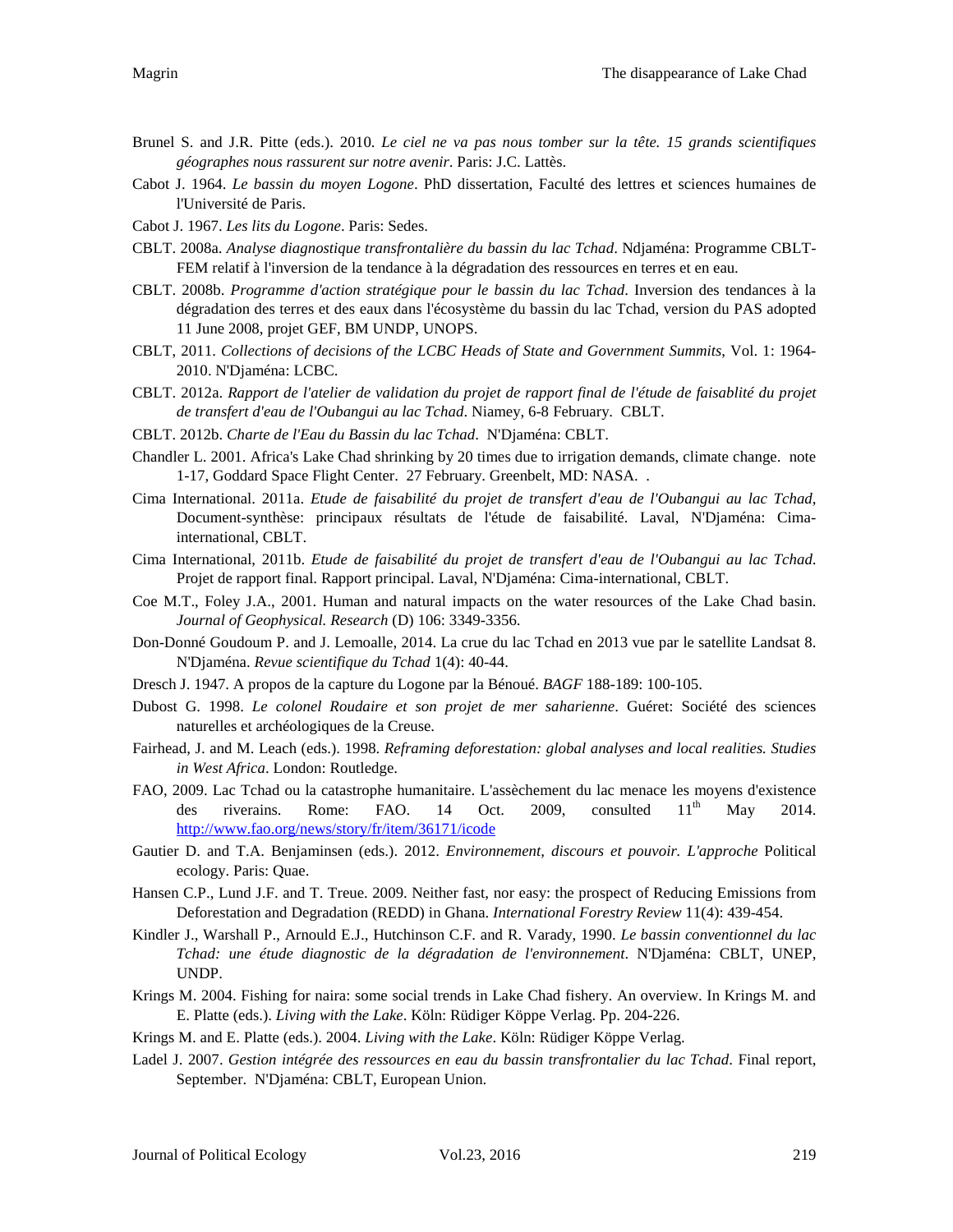- Leblanc M., Leduc C., Stagnitti F., van Oevelen P.J., Jones C., Mofor L.A., Razack M. and G. Favreau. 2006. Evidence for Megalake Chad, north-central Africa, during the late Quaternary from satellite data. *Paleogeography, Paleoclimatology, Paleoecology* 230: 230-242.
- Lemoalle J. 2003. Lake Chad: a changing environment. In Nihoul J.C.J., Zavialov P.O. and P.P. Micklin (eds.) *Dying and dead seas*. Dordrecht: Kluwer. Pp. 321-340.
- Lemoalle J. 2015. Les différents états du lac Tchad: un perpétuel changement. In Magrin G., Lemoalle J. and R. Pourtier (eds.). *Atlas du lac Tchad*. Paris: Passages, République du Tchad, AFD, CBLT, IRD.
- Lemoalle J., Bader J.C. and M. Leblanc. 2011. Lake Chad. In Bengtsson, L., R. Herschy, R.W. Fairbridge and W. Rhodes (eds.). *Encyclopedia of lakes*. Dordrecht: Springer.
- Lemoalle J., Bader J.C., Leblanc M. and A. Sedick. 2012. Recent changes in Lake Chad: observations, simulations and management options (1973-2011). *Global and Planetary Change* 80-81: 247-254.
- Lemoalle J. and G. Magrin (eds.). 2014. *[Le développement du lac Tchad: situation actuelle et futurs](http://www.gbv.de/dms/zbw/812664639.pdf)  [possibles](http://www.gbv.de/dms/zbw/812664639.pdf)*. Expert report and contributions. N'Djaména, Marseille: Expertise collégiale IRD, CBLT, AFD-FFEM.
- Létolle R. and H. Bendjoudi. 1997. *Histoires d'une mer au Sahara: utopies et politiques*. Paris: L'Harmattan, Paris.
- Luxereau A., Genthon P. and A. Karimou. 2011. Fluctuations in the size of Lake Chad: consequences on the livelihoods of the riverain peoples in eastern Niger. *Regional Environmental Change* 12(3): 507-521..
- Magrin G., 1996. Crise climatique et mutations de l'agriculture: l'émergence d'un grenier céréalier entre Tchad et Chari. *Annales de géographie* 592: 620-644.
- Magrin G. 2007. Le lac Tchad n'est pas la mer d'Aral. *Mouvements* November. <http://www.mouvements.info/spip.php?article201>
- Magrin G., 2009. De longs fleuves tranquilles? Les mutations des plaines refuges du bassin tchadien. In Raison J.P. and G. Magrin (eds.). *Des fleuves entre conflits et compromis. Essais d'hydropolitique africaine*. Paris: Karthala. Pp. 125-172.
- Magrin G. 2010. En attendant le centenaire… Introduction au dossier [Afrique, 50 ans d'indépendance.](http://echogeo.revues.org/12113)  [Territoires, frontières, identités et développement.](http://echogeo.revues.org/12113) *EchoGéo* 13.
- Magrin G. 2011. Sauver le lac Tchad autrement. Sur la piste du développement durable dans le bassin tchadien. *Passages* 166: 18-22.
- Magrin G. 2013. *Voyage en Afrique rentière. Une lecture géographique des trajectoires du développement*. Paris: Publications de la Sorbonne.
- Magrin G. 2014. Les défis pour le lac Tchad de la gouvernance des ressources en eau à l'échelle du bassin. In Lemoalle J. and G. Magrin (eds.) *Le développement du lac Tchad: situation actuelle et futurs possibles*. Expert report and contributions. N'Djaména, Marseille: Expertise collégiale IRD, CBLT, AFD-FFEM.
- Magrin G. and G. Maoundonodji. 2012. Le projet Rônier pour la Chine et pour le Tchad. Enjeux d'une nouvelle aventure pétrolière. In van Vliet G. and G. Magrin (eds.). *Une compagnie pétrolière chinoise face à l'enjeu environnemental au Tchad*. Paris: AFD. Pp. 121-149.
- Magrin G., Lemoalle J. and C. Raimond. 2014. Les futurs du lac Tchad: réflexions prospectives, en guise de conclusion. In Lemoalle J. and G. Magrin (eds.). *[Le développement du lac Tchad](http://www.gbv.de/dms/zbw/812664639.pdf) : situation actuelle [et futurs possibles](http://www.gbv.de/dms/zbw/812664639.pdf)*. Expert report and contributions. N'Djaména, Marseille: Expertise collégiale IRD, CBLT, AFD-FFEM.
- Magrin G., Réounodji F., Ngaressem G., Mbagogo A., Assouyouti M., 2010. Le lac Tchad et N'Ndjaména: une relation porteuse de développement? Communication au colloque PRASAC-ARDESAC « Savanes africaines en développement. Innover pour durer », Garoua, 20-24 avril 2009. Published on CD Rom.<http://hal.cirad.fr/cirad-00471340/fr/>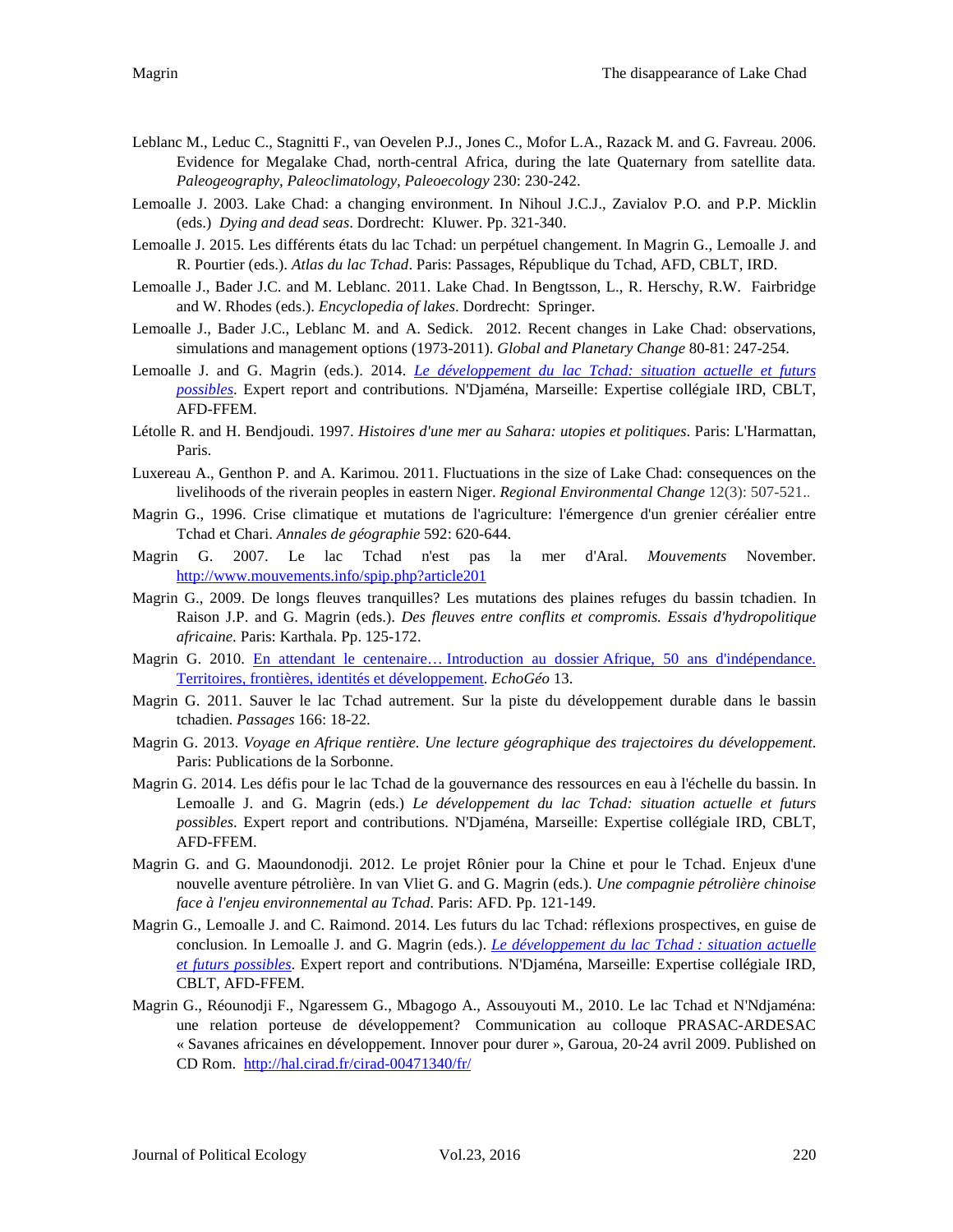- Magrin G., and J. Lemoalle. 2015. Les projets de transfert d'eau vers le lac Tchad: des utopies initiales aux défis contemporains. In Magrin G., R. Pourtier and J. Lemoalle (eds.). *Atlas du lac Tchad*. Paris: Passages, République du Tchad. AFD, IRD. Pp. 156-158.
- Maley J., 1981. *Etudes palynologiques dans le bassin du lac Tchad et Paléoclimatologie de l'Afrique Nord Tropicale, de 30,000 ans à l'époque actuelle*. Thèse Sciences, n°129. Travaux et documents de l'ORSTOM.
- Marçot J.L. 2003. *Une mer au Sahara*. Paris: La Différence.
- Mbagogo A.K. and G. Magrin, 2015. L'agriculture de décrue: innovations et contraintes. In Magrin G., Lemoalle J. and R. Pourtier (eds.). *Atlas du lac Tchad*. Paris: Passages. République du Tchad, AFD, IRD.
- Ngaressem G.M., Magrin G., Waziri M., Mbagogo A.K. and M. Abdourahamani. 2014. La population du lac Tchad d'après les recensements: densification et attraction différenciée. In Lemoalle J. and G. Magrin (eds.). *Le développement du lac Tchad [: situation actuelle et futurs possibles](http://www.gbv.de/dms/zbw/812664639.pdf)*. Expert report and contributions. N'Djaména, Marseille: Expertise collégiale IRD, CBLT, AFD-FFEM.
- Olivry J.C., Chouret A., Vuillaume G., Lemoalle J. and J.P. Bricquet. 1996. *Hydrologie du lac Tchad*. Paris: ORSTOM.
- Peet R., Robbins P. and M.J. Watts (eds.). 2011. *Global political ecology*. Routledge.
- Pegg S. 2009. Chronicle of a death foretold: the collapse of the Chad-Cameroon Pipeline Project. *African Affairs* 108/432: 311-320.
- Pelletier, P. 1993. *L'imposture écologiste*. Montpellier: Reclus.
- Pouyaud B. and J.Colombani. 1989. Les variations extrêmes du lac Tchad: l'assèchement est-il possible? *Annales de géographie* 545: 1-23.
- Raimond C., Rangé C. and H. Guérin. 2014. La multi-activité et la multi-fonctionnalité, principes d'un fonctionnement durable pour le Lac? In Lemoalle J. and G. Magrin (eds.). *[Le développement du lac](http://www.gbv.de/dms/zbw/812664639.pdf)  Tchad [: situation actuelle et futurs possibles](http://www.gbv.de/dms/zbw/812664639.pdf)*. Expert report and contributions. N'Djaména, Marseille: Expertise collégiale IRD, CBLT, AFD-FFEM.
- Raison J.P. and G. Magrin (eds.). 2009. *Des fleuves entre conflits et compromis: essais d'hydropolitique africaine*. Paris: Karthala.
- Redon M., Magrin G., Chauvin E., Perrier-Bruslé L. and E.Lavie (eds.). 2015. *Ressources mondialisées: essais de géographie politique*. Paris: Publications de la Sorbonne.
- Réounodji F. 1995. Conséquences de la sécheresse sur les activités humaines: les exemples de Karal et de Guitté au sud du lac Tchad. *Revue scientifique du Tchad* IV-1: 59-69.
- Roehrig R., Bouniol D., Guichard F., Hourdin F. and J.L. Redelsperger. 2013. The present and future of the West African Monsoon: a process-oriented assessment of CMIP5 simulations along the AMMA transect. *Journal of Climate* 26: 6471-6505.
- Rossi G. 2000. *L'ingérence écologique. Environnement et développement rural du Nord au Sud.* Paris: CNRS Editions.
- Sarch M.T. and C. Birkett. 2000. Fishing and farming at Lake Chad: responses to lake-level fluctuations. *The Geographical Journal* 166 (2): 156-172.
- Sautter G. 1987. [Libres réflexions sur les aménagements ayant pour objet la maîtrise de l'eau par ou pour les](http://documents.irevues.inist.fr/bitstream/handle/2042/49417/AetN_1993_111_3.pdf?sequence=1)  [agriculteurs.](http://documents.irevues.inist.fr/bitstream/handle/2042/49417/AetN_1993_111_3.pdf?sequence=1) *Aménagement et Nature* 111: 1-5.
- Sörgel H. 1932. *Atlantropa.* Zürich, Münich: Fretz and Wasmuth, / Piloty and Loehle.
- Tiffen, M., M.J. Mortimore and F. Gichuki. 1994. *[https://www.odi.org/sites/odi.org.uk/files/odi](https://www.odi.org/sites/odi.org.uk/files/odi-assets/publications-opinion-files/4600.pdf)[assets/publications-opinion-files/4600.pdf](https://www.odi.org/sites/odi.org.uk/files/odi-assets/publications-opinion-files/4600.pdf)*. Chichester: John Wiley
- Tilho J. 1928. Variations et disparition possible du lac Tchad. *Annales de géographie* 37: 238-260.
- Urvoy Y. 1949. *[Histoire de l'empire du Bornou](http://gallica.bnf.fr/ark:/12148/bpt6k841256/f19.image.r=)*. Paris: Larose.